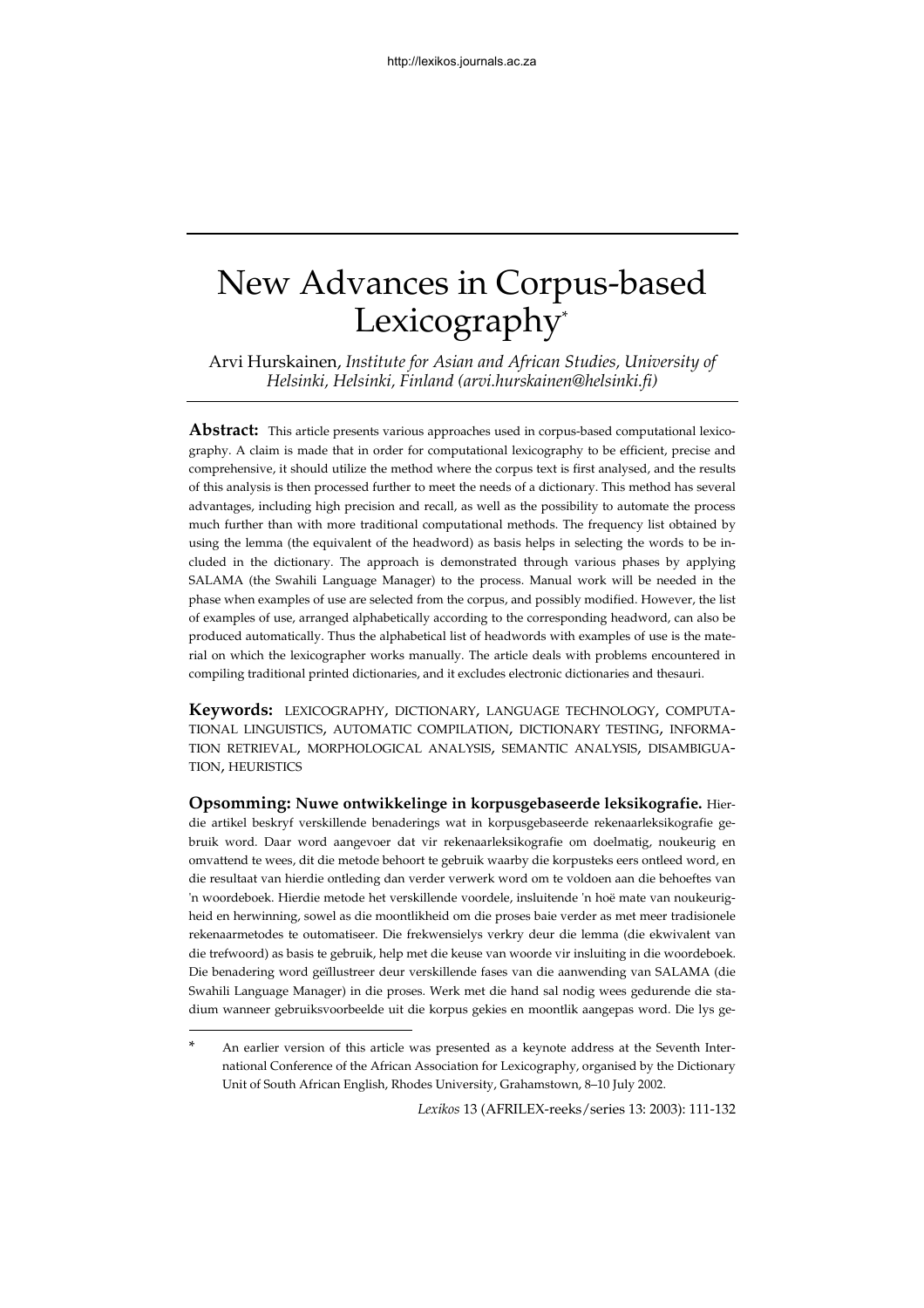bruiksvoorbeelde, alfabeties gerangskik volgens die ooreenstemmende trefwoord, kan egter ook outomaties voortgebring word. Die artikel behandel probleme wat teëgekom word by die samestelling van 'n tradisionele gedrukte woordeboek, en dit sluit elektroniese woordeboeke en tesourusse uit.

**Sleutelwoorde:** LEKSIKOGRAFIE, WOORDEBOEK, TAALTEGNOLOGIE, REKENAAR-LINGUISTIEK, OUTOMATIESE SAMESTELLING, WOORDEBOEKTOETSING, INLIGTINGS-HERWINNING, MORFOLOGIESE ONTLEDING, SEMANTIESE ONTLEDING, ONDUBBELSIN-NIGMAKING, HEURISTIEK

#### **1. Introduction**

The use of computers in lexicographical work has gone through various phases, where enthusiasm on the one hand and disappointment on the other have alternated. The calculating power and speed of computers were thought to revolutionise the compilation of dictionaries, and high expectations were held for automating the process. It was thought that text corpora could be transformed into dictionaries with minimal human intervention.<sup>1</sup>

In this kind of thinking, two major mistakes were made. It was thought that strings in text would, with minimal modifications, become lexemes and possible dictionary entries. The other mistake was that there was no linguistic insight built into the system.2 At best this approach resulted in various kinds of concordances where the occurrence of a word or a group of words could be retrieved from text with a needed amount of context, and sorted in selected ways. Much of the usefulness of computers in lexicography was seen just in these terms (Jones and Sondrup 1989; Panyr and Zimmermann 1989). The automatic concordancing was, of course, a huge improvement compared with manual compilation, but there was nothing linguistically intelligent in it. These retrieving programs, often called KWIC (Key Word In Context), continue to be standard tools in dictionary work, but they are suitable only for selected tasks.

Because a good dictionary is much more than a list of words, linguistic sophistication is required from computer-based lexicography. In order for the computer-based lexicographical work to be really meaningful, the computer system used for the work has to acquire and make explicit the linguistic information attached to each of the potential lexemes in the dictionary. These requirements include, *inter alia*

- the category of each word (part of speech),
- sufficient information for guiding in the use of a word, such as inflection, concordance, tone pattern, argument structure, etc.<sup>3</sup>,
- semantic information, including glosses in bilingual dictionaries,<sup>4</sup>
- etymological information,<sup>5</sup> and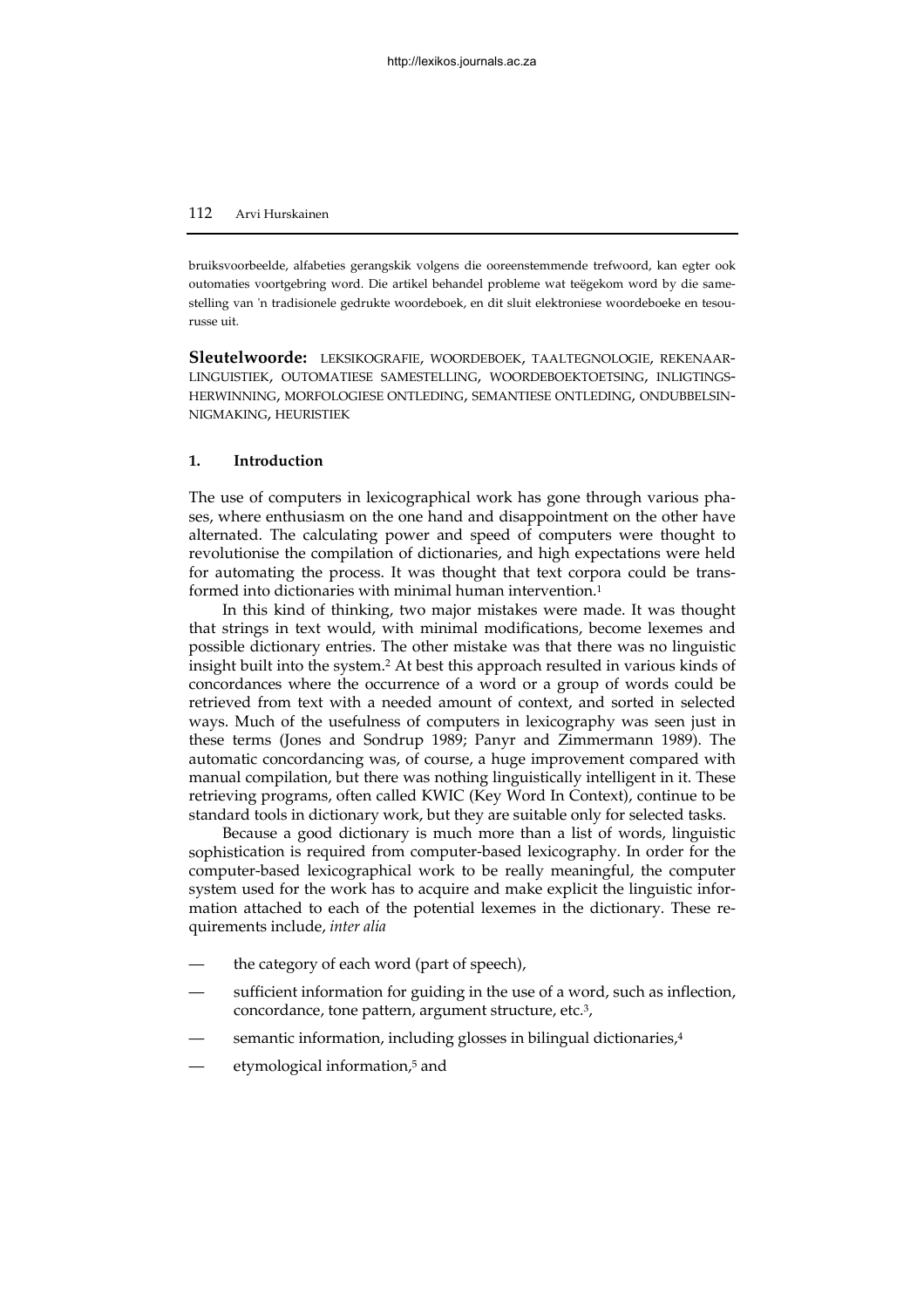#### the commonness of a word (frequency category).

Only fairly recently computational lexicography has come to the level where both realism and know-how make it possible to achieve significant advances (Teubert 2001). Much of the current work is still concentrating on the problems encountered in the lexicography of English and other Western languages. African languages raise different kinds of problems, including complex morphology, tonology, disjoining writing systems, etc., and these have to be faced and solved.

A major problem in the computational analysis of language is ambiguity. The extent of ambiguity varies among languages, but in every language it is a problem and needs to be solved. Ambiguity occurs on the morphological level, as well as on the syntactic and semantic levels. A word in isolation may have more than one morphological interpretation. It may have more than one syntactic function, and more than one semantic role, especially several textual meanings.

The computer system designed for lexicographical work should be able to address each of these problems and solve them. This calls for a full computational description of a language, a description that in great detail makes use of linguistic rules and is lexically comprehensive. In other words, the system should be able to analyse unrestricted text of a particular language.

In order to make the subsequent discussion more comprehensible, a description will be given of SALAMA (the Swahili Language Manager), a computer system designed for Swahili, a major Bantu language. Work on the computer description of this language started in 1985, and by now has reached a phase where almost all the problems have at least been addressed, and most of them solved.6 The system will be briefly described phase by phase, and then by means of examples it will be shown how the system can be applied for dictionary compilation.

#### **2. Choice of headwords**

Data in language dictionaries are usually arranged under headwords ordered alphabetically. Good dictionaries also have sub-entries for listing such lexical words that are either derivatives of headwords or are in some other way closely related to the headword. Lexicographers consider the choice of headwords fairly difficult.7 Because the final product of dictionary work has to be limited in size, a choice of headwords has to be carried out. Here we will discuss the choice of entries for a general language dictionary, although methods for semi-automatic compilation of domain-specific dictionaries have also been developed.8

We may think that a large enough and balanced corpus of general language text is a base for such a dictionary, and by retrieving the lemmas of words in the corpus we will get a reliable list of dictionary entries. The task is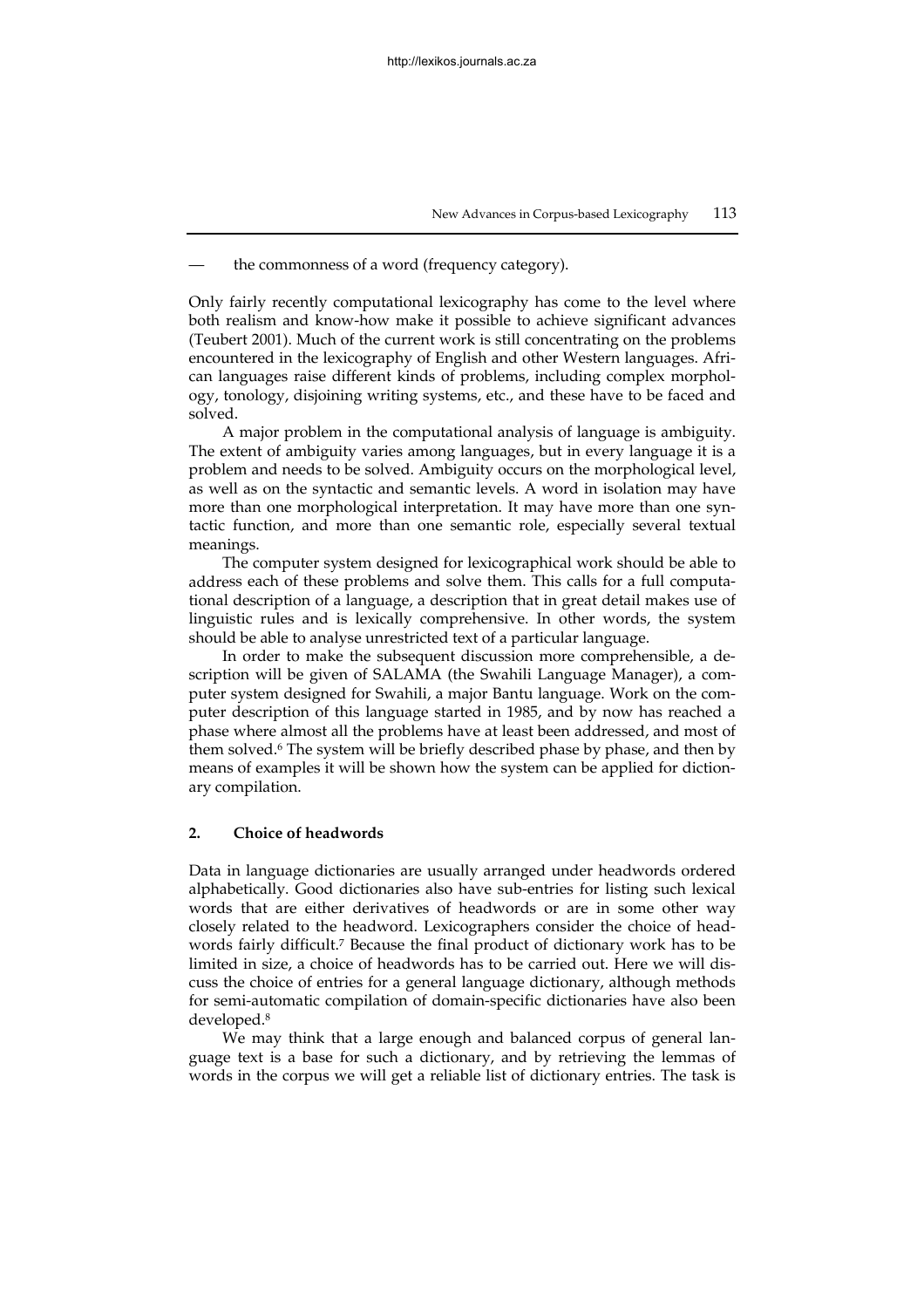not so simple, however. We need large amounts of various types of text for the corpus, and we also have to think about its representativeness. A problem with text-based lexicography is that words used mainly in spoken contexts will not be represented in text, and such words need to be considered separately. One method is to use transcriptions of spoken corpora as source for spoken language, but sufficiently large and representative spoken corpora are rarely available.

A systematic and comprehensive analysis of written language starts from the identification and analysis of individual words. More specifically, what we find in text is actually word-forms and not such words we find as dictionary entries. Such word-forms will be analysed morphologically, and each interpretation will be made explicit. Thus the interpretation of many word-forms becomes ambiguous, i.e. the word-form has more than one legitimate interpretation.

The concept of 'word' itself is also not as clear as it seems. In lexicography, we are more interested in grammatical words than orthographic words. Grammatical words fairly closely correspond to concepts, and it is the concepts and their definitions we need to deal with in lexicography. A concept may be represented in text by more than one string of characters. The treatment of such multi-word concepts may already be problematic in counting word frequencies of English (Kilgarriff 1997), but it can be detrimental in languages with a disjoining writing system (Hurskainen and Halme 2001).

Multi-word concepts can be treated as single concepts in automatic processing, especially if their constituent parts do not inflect and if they are adjacent to each other. This can be done by temporarily joining such word clusters together, and in the final version the words can be returned to their original shape. Grammatical words allowing other words between the constituent parts cannot be treated in this simple way, but there are means for treating them too (Tapanainen and Järvinen 1998).

One requirement for a useful system is that it has to be comprehensive. In other words, it should not leave words in text without interpretation, however rare or strange they are. There are two major reasons for this. There should be a 'master dictionary' that contains all the grammatical information of the language, as well as all lexical information. When compiling a smaller dictionary for a specific purpose, it is easier to filter out unnecessary analysed material than to cope with unrecognised (and unanalysed) words. Another reason for comprehensiveness is that in order for a disambiguating program to fulfil the task reliably there should not be unanalysed words in text.

If the text corpus is large and balanced enough, the core vocabulary of the dictionary can be selected on the basis of the lemma list arranged in frequency order. For example, we may think of choosing the 10 000 most frequent lemmas for a dictionary. Except for special purpose dictionaries, it is a good policy to include words in order of frequency in the dictionary. The point where the frequency list will be cut depends on the intended size of the dictionary. This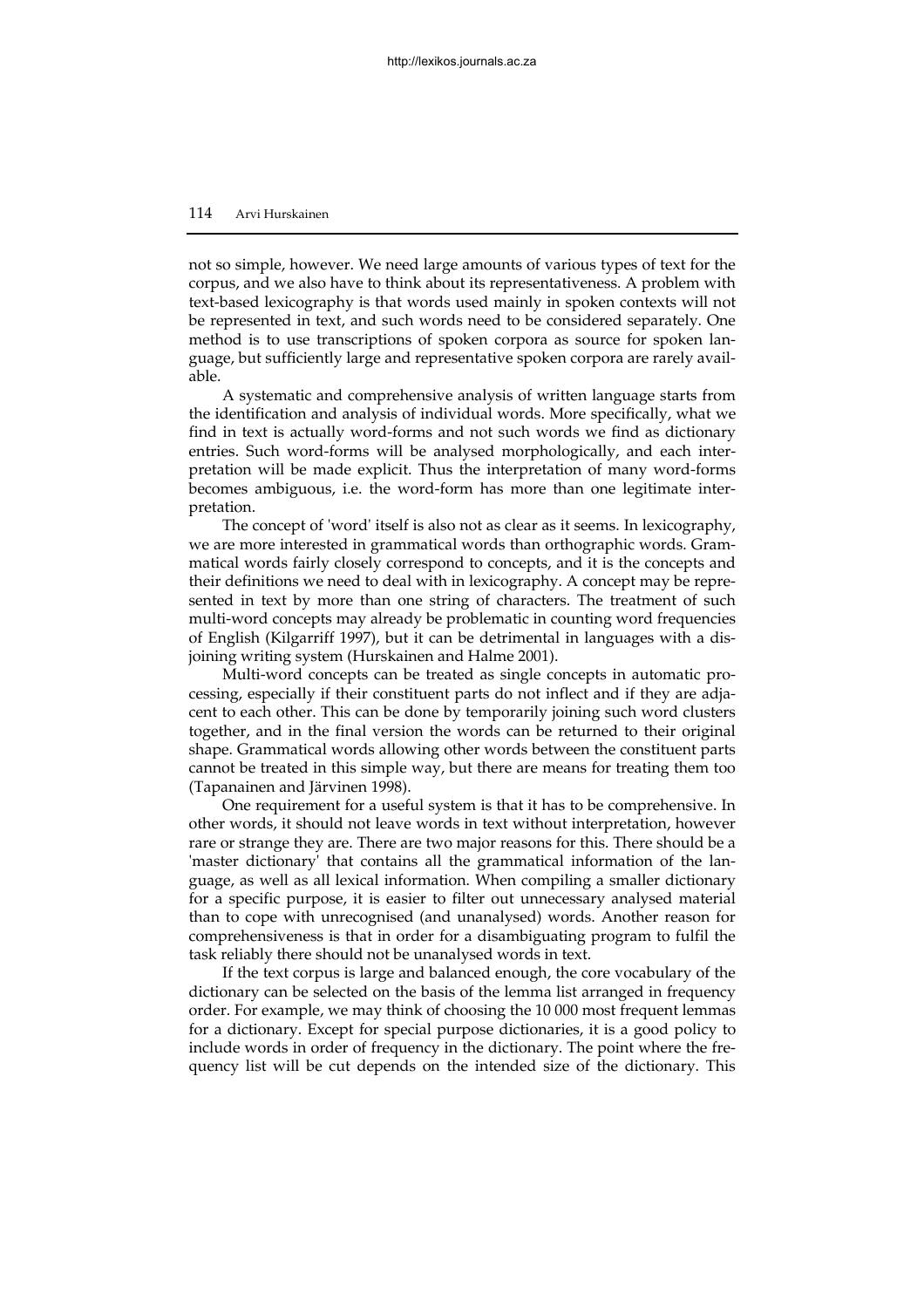method ensures that at least all common words will be included.

This statement sounds trivial, but it is not trivial at all. In the comprehensive computer evaluation of five Swahili dictionaries (Hurskainen 1994, 2002), it was found that the two most authoritative dictionaries<sup>9</sup> had serious omissions in core vocabulary, although they had a fairly large percentage of words not found in any texts at all. The tests were made with three different corpora, totalling 4 227 362 words. The results show that the monolingual dictionary *Kamusi ya Kiswahili Sanifu* (KKS) was able to recognize between 89.7 and 91.8% of the words of the three corpora, and *Kamusi ya Kiswahili–Kiingereza* (KKK) recognized 90.7 to 92.9% of the words. At the same time, both dictionaries listed a number of such words not found in the corpus. Only half the nouns (precisely 50%) of classes 1/2, 3/4, 5/6, 7/8, and 9/10 listed in KKS were found in the corpus. The corresponding percentage in KKK was 55, i.e. it had less 'excessive' words. With verbs the situation was better: 78% for KKS and 85% for KKK.

If we compare these results with *Swahili–Suomi–Swahili-sanakirja* (Abdulla et al. 2002), which was also tested, we find interesting differences. This dictionary was produced by using a corpus as base for selecting headwords. Its success rate in recognising the words of the corpus ranges between 91 and 94%. In other words, it covers the vocabulary of the corpora slightly better than KKS and KKK. On the other hand, the percentage of 'excessive' nouns of the classes mentioned above was only 24%, and with verbs it was practically zero. In other words, only such verbs also used in the corpora were listed in the dictionary.

These statistics reveal the possibilities of modern language technology to show in detail weaknesses of existing dictionaries, as well as the improvements technology can bring to dictionary compilation.

This lengthy discussion on the problems of selecting headwords for a dictionary reveals that it is a major issue. The use of a frequency list of corpus lemmas is a safe method of avoiding at least major omissions.

The frequency list is, however, not the final entry list of the dictionary. The corpus is rarely so large and balanced that it alone provides all words needed, even for a fairly modest dictionary. Many words used in everyday life are often missing in the corpus, because such matters are not dealt with in texts. Names of flora and fauna are also insufficiently found in texts.

# **3. Format of the corpus**

It was pointed out above that for the corpus to be maximally useful in dictionary compilation, the linguistic information of the text must be made explicit. Even the first task, i.e. the production of the lemma list, does not succeed in languages with left-branching (prefixing) inflection without a morphological analysis program capable of returning the correct lemma of each word-form. For automatic inclusion of relevant linguistic information needed in a dictionary, the linguistic analyser is an absolute necessity.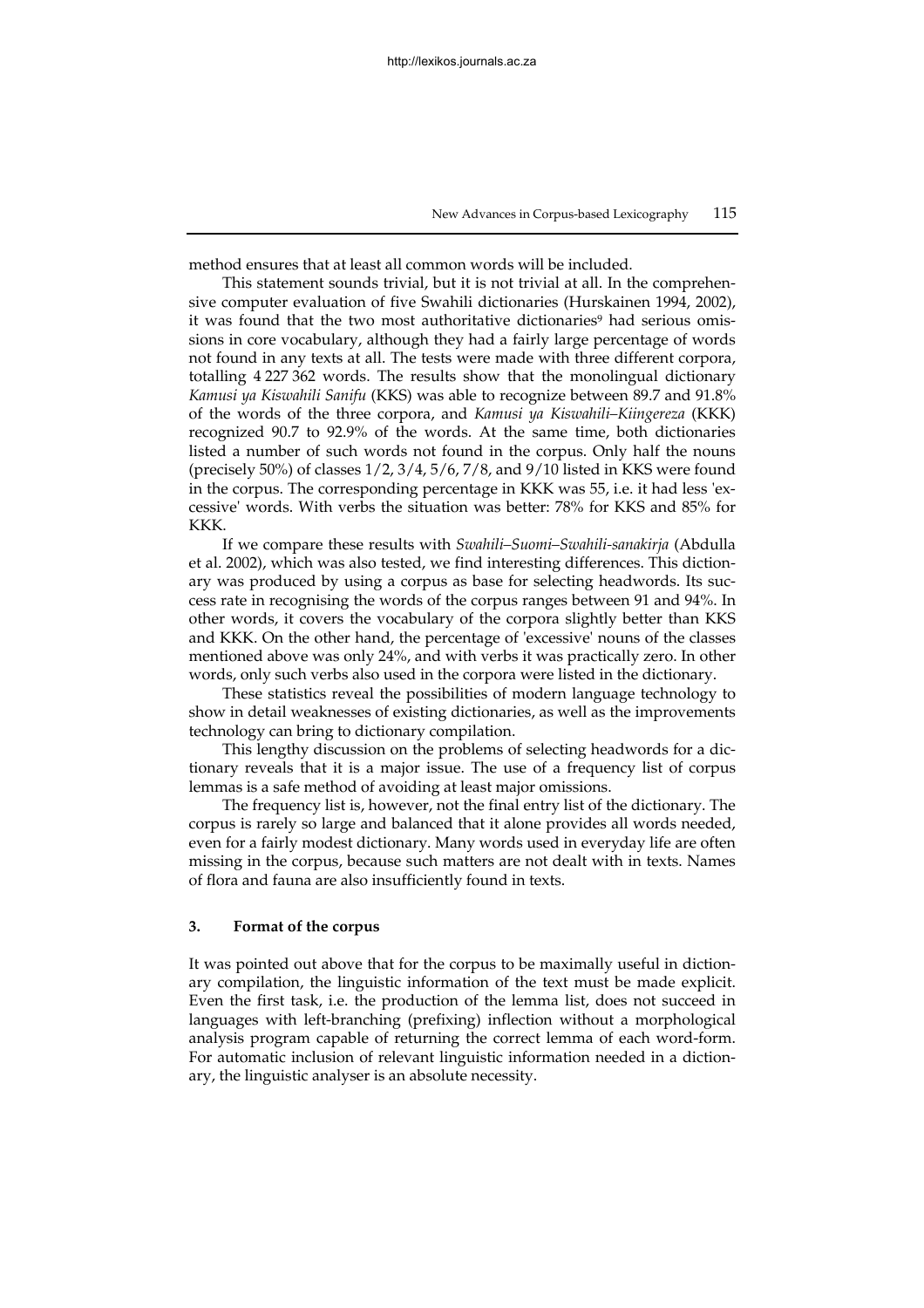Therefore, it is not a question of whether the corpus should be tagged or not, but how and in what phase the tagging is to be performed. Principally there are two methods of tagging, both of them automatic. In one method, which is more traditional, the raw text is tagged with a computer program, and the tagged version of the corpus is then used by the lexicographer as source text. Queries are made to the tagged version, and tags can be used as search keys.

In another method, which basically performs the same operations as the one described above, the lexicographer works with raw text and uses the whole array of programs and utilities in compiling the dictionary. In this method, the user has the raw material (text) and a comprehensive set of tools (programs, utilities, filters, scripts, etc.), which can be used in a number of ways, depending on the type of task.

The latter method is better than the former for several reasons. The user is free to select or prepare their own texts without resorting to tagged corpora prepared by someone else, often for purposes not ideal for the current task. The user also avoids handling of excessively large files. On average, the analysed Swahili text is 16 times larger than the original text, and even after disambiguation it is still 11 times larger than the original. Any editor has difficulties in handling files of this magnitude.

The size problem can be conveniently solved so that the analysis and disambiguation are carried out 'in flight', which means that the user does not even see the results of these phases, because further processing can be carried out in pipe. In lexicography we do not need to see all occurrences of a word in the corpus. We rather want to know in what senses the word occurs in the corpus, and how many times it occurs in each sense. By condensing the format of the information, we do not lose any lexically important information, but the space required for presenting this is cut to a minimum. The larger the corpus, the bigger is the advantage. This method of lexicography requires a working environment, where piping of processes is possible, such as Linux and Unix.

#### **4. Searching headwords from the corpus**

How can the occurrences of a lexical word be found in the corpus? There are currently at least three methods for doing this. Each of these and their suitability for African languages will be briefly discussed below.

#### **4.1 Direct string search — traditional approach**

In languages with right-branching inflection and derivation, direct string search is not a major problem, because the potential headwords and their inflected and derived forms are adjacent to each other in alphabetical listing. In languages with predominantly left-branching inflection, the problem is more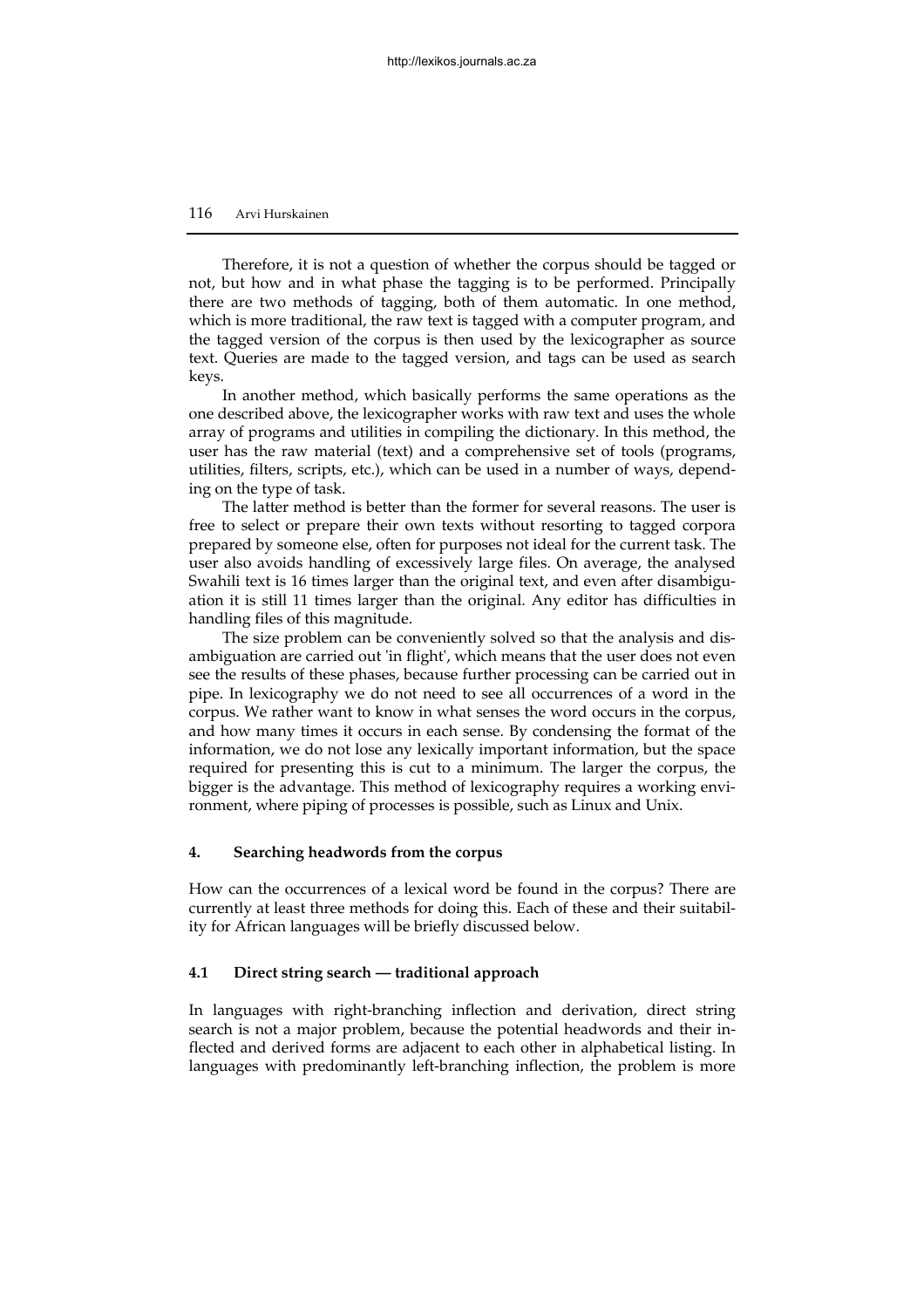serious, as is demonstrated in (1). Our task is to extract all occurrences of the verb *soma* (to read). As can be seen, the search string cannot be the whole verb stem, but only the root *som*, because the verb may also be ending in e or i, and various types of derivative suffixes can be added. Similarly, a large set of (strings of) prefixes has to be taken into account.

## **(1) Example of string search**

```
[486] donner$ cat maj1999 | kw-alg 'som' 
         ambaye anasoma darasa la pili √
      simu akiwa Musoma, Dk. Mazara 
  Masatu, Rajab Msoma, Elia 
     ilikuwa ni kusoma ile barua. √
     Kwa sababu wasomaji ndio wateja 
                 Wasomali hao wanadaiwa 
    kituo cha Transoma Mabibo na Bw. 
  sekondari ya Kasoma wilaya ya Musoma 
     ndiye aliyewasomea mashitaka √
      maelezo yalisomeka kuwa anakufa √
      ikiwemo kuwasomesha. √
         Azizi alisomewa mashitaka hayo √
    viongozi na wasomi ambao wamejaa tele 
     huko pia ni msomi kwa kuwa ana 
      na baada ya somo, baadhi ya 
     aendelee na masomo. Bw. Hiza 
     uamuzi huo kusomwa. √
     ili ushahidi usomwe hadharani √
```
With the keyword *som* we are likely to get all the real cases, but also a lot of wrong words.10 If we try to modify the search string so that wrong hits will be reduced, we run the risk of excluding real cases.

# **4.2 String search with regular expressions**

The search is much more accurate if we use regular expressions in formulating the search key. If language analysis tools are not available in dictionary compilation, this is a valuable alternative. It is far more efficient than direct string search, but it is not even nearly as accurate and efficient as the compilation by employing language analysis tools.

Instead of using *som* as search key we have to approach the problem by also trying to describe other elements of the verb that are distinctive enough for separating them from other word categories. As the verb final vowels may be a, e, i and u, this is not a promising approach, because many word categories have similar endings.

A more promising approach is the description of verb prefixes, because there is usually a longer string of characters typical to verbs only. The problem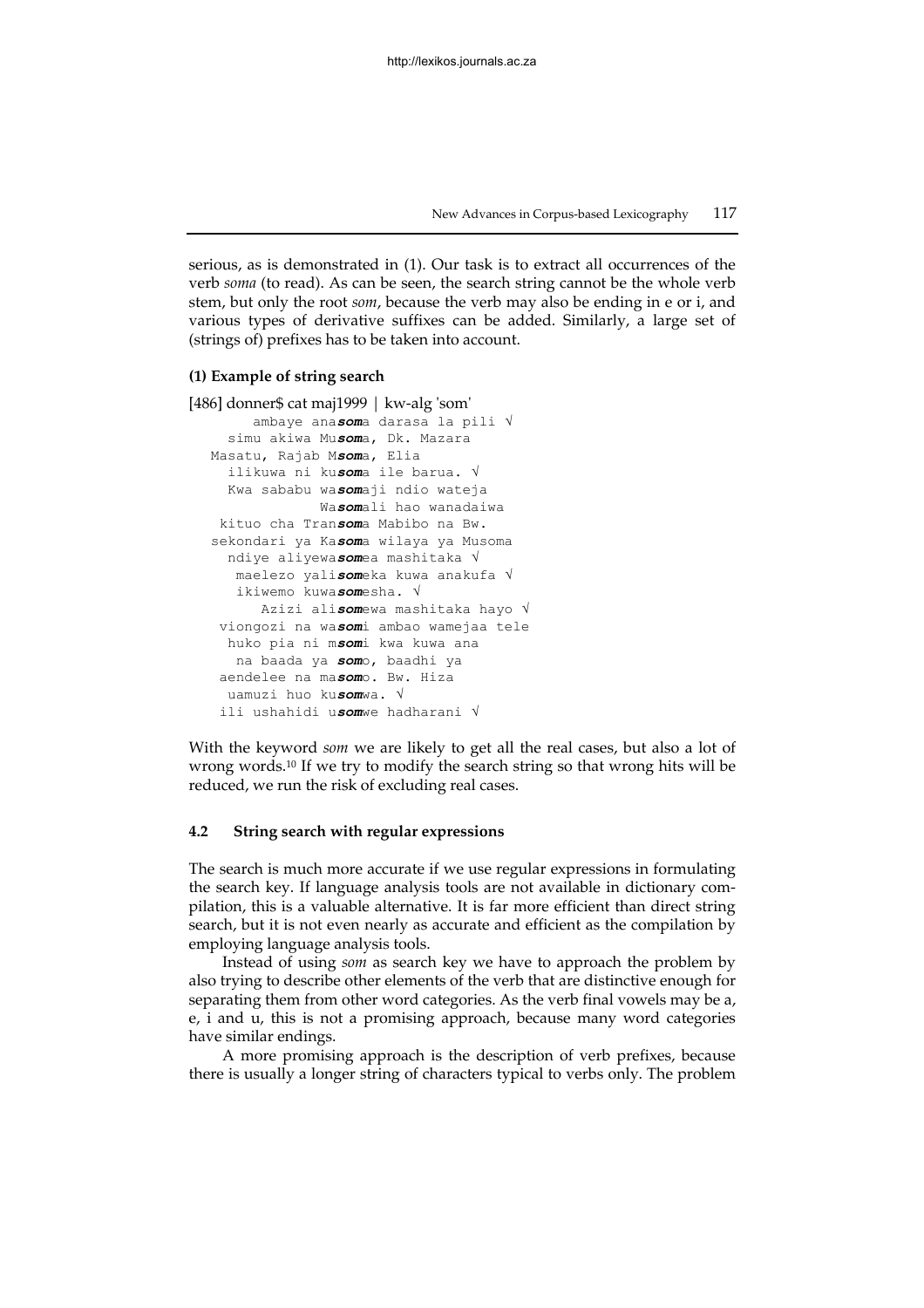is that there are at least tens of thousands of such grammatical character combinations. Regular expressions, however, make the formulation of such queries possible, even practical. In (2), such a query has been used, and as the result shows, all findings now are verbs.

#### **(2) Example of search by using regular expressions**

```
[487] donner$ cat maj1999 | \ 
kw-alg '(ha)?(ni|u|a|tu|m|wa|i|li|ya|ki|vi|zi|ku|pa|mu)
(na|li|ta|me|si)(ye|o|yo|lo|cho|vyo|zo|ko|po|mo)?\ \(ni|u|m|mw|i|li|ya|ki|vi|zi|ku|pa|mu)?som'
         ambaye anasoma darasa la pili √
      ilikuwa ni kusoma ile barua. √
      ndiye aliyewasomea mashitaka √
  na maelezo yalisomeka kuwa anakufa √
       ikiwemo kuwasomesha. √
         Azizi alisomewa mashitaka hayo √
      uamuzi huo kusomwa. √
     ili ushahidi usomwe hadharani √
```
Even this search string is not accurate, because it leaves out the so-called general present tense, subjunctive, present tense negative, infinitive, and several more rare tense/aspect forms. It is difficult, and dangerous, to include such possibilities in the same search key, because the danger of getting unwanted strings will multiply.

Let us modify our previous task, so that instead of searching the verb *soma*, we look for all occurrences of each verb in the corpus. We cannot use the verb stem as part of the search key now, because there are thousands of verbs, and we do not know in advance what they are. We may try to simulate the verb stem by defining its minimum length. With some verb forms of monosyllabic verbs it is as short as two characters. Unfortunately this is also the length of the stem in many independent relative constructions, and in some it is even three characters. Thus it seems impossible to get an unmixed list of verbs only. Examples of found strings are shown in (3). Verb roots are in bold face.

#### **(3) An attempt to retrieve verbs by using regular expressions**<sup>11</sup>

```
[489]$ cat maj1999 | \
kwic -s '(ha)?(ni|u|a|tu|m|wa|i|li|ya|ki|vi|zi|ku|pa|mu)\
(na|li|ta|me|si)(ye|o|yo|lo|cho|vyo|zo|ko|po|mo)?\ \(ni|u|m|mw|i|li|ya|ki|vi|zi|ku|pa|mu)?[a-z][a-z]+' wawakilishi wa CUF alichokiita kuwa √
     mwanachama wa chama alichokuwamo wakati √
         NAFCO, anadaiwa aliitumia hali hiyo √
       Malera aliongeza, aliitwa mtuhumiwa namba √
       jana kuwa Mohamed alikiri kosa hilo lakini √
       Bibi Subira kwani alikufa kutokana na √
```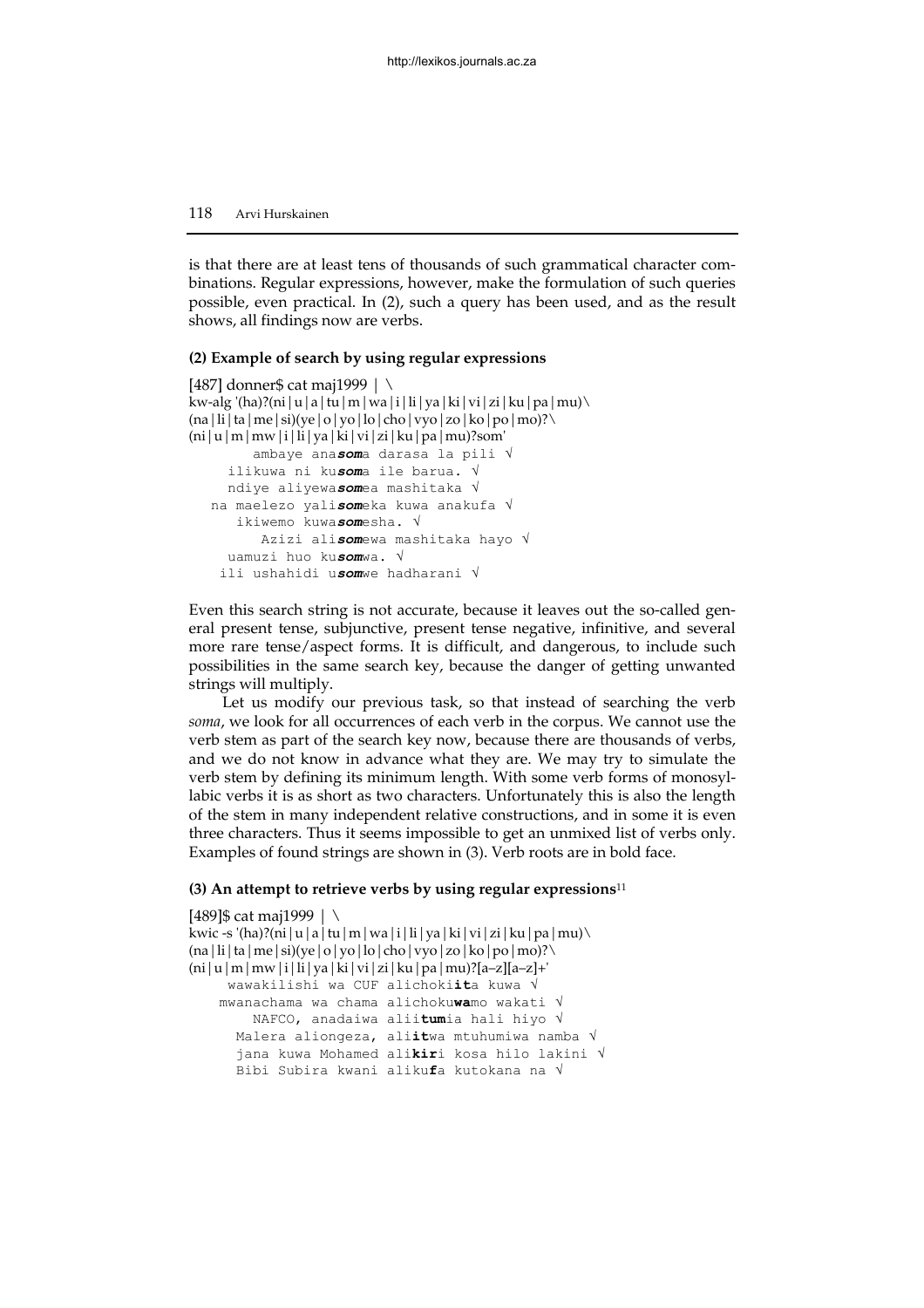```
 mfupi baba yake alikuja na kuanza √
           Rais Mkapa aliliambia jopo hilo √
   kufungwa kwa duka, alilipa faini hiyo. √
     nusu, Bw. Kahale alimpa fomu za kukata √
         wa mjadala, alivipa changamoto vyombo √
      kwa shuti kali lililomshinda kipa Masuke √
  Hata hivyo, ilivuta usikivu wa washabiki. 
    kwa shule hizo ni usimamizi mbovu wa 
      tayari kupoteza utaifa wao na kama 
  Magharibi ambayo si utamaduni wa wananchi 
polisi waliambiwa na wanakijiji kuwa baadhi 
     jijini jana kuwa wanamichezo hao walifariki 
     kutokea Kenya na wanamiliki silaha kali √
  Ilala Boma baada ya wanamuziki hao kudai 
    na timu ya Vijana wanaume itashiriki 
             Mmoja wa wasimamizi mlangoni
```
The search found 5,770 verb candidates, and as expected, there were independent relatives and also nouns that fulfilled the search criteria. Some of these are shown in (3). The precision was, however, very good: more than 98%. The recall was much worse. The analysis with SALAMA showed there were in addition 2 659 such words that were unambiguously verbs. Thus the recall was as low as 68%. This could be improved considerably by using search strings, which were excluded above and which could not be included in the same search.

The identification of a verb lemma is even more difficult than the identification of a verb. We could think of writing a program that would mark the beginning of a verb lemma for each verb in text. This code could then be used in retrieving the lines. In this way we would get a concordance list where the beginning of each verb lemma is marked. It would then be fairly easy to isolate the correct lemma, although a fairly large amount of manual work would be necessary.

# **4.3 Advanced approach — analyse text first**

Although the use of regular expressions facilitates complicated search strings, it is still far from the precision, recall, and ease of the use of an approach where the text is first analysed linguistically. In this method, the following features are made explicit:

- The lemma or base form of the word can be defined so that it is identical with the headword of the dictionary. As a consequence, we get a list of words to be included in the dictionary.
- Part-of-speech information is given by the analysis program.
- The program produces a detailed list of morphological features of the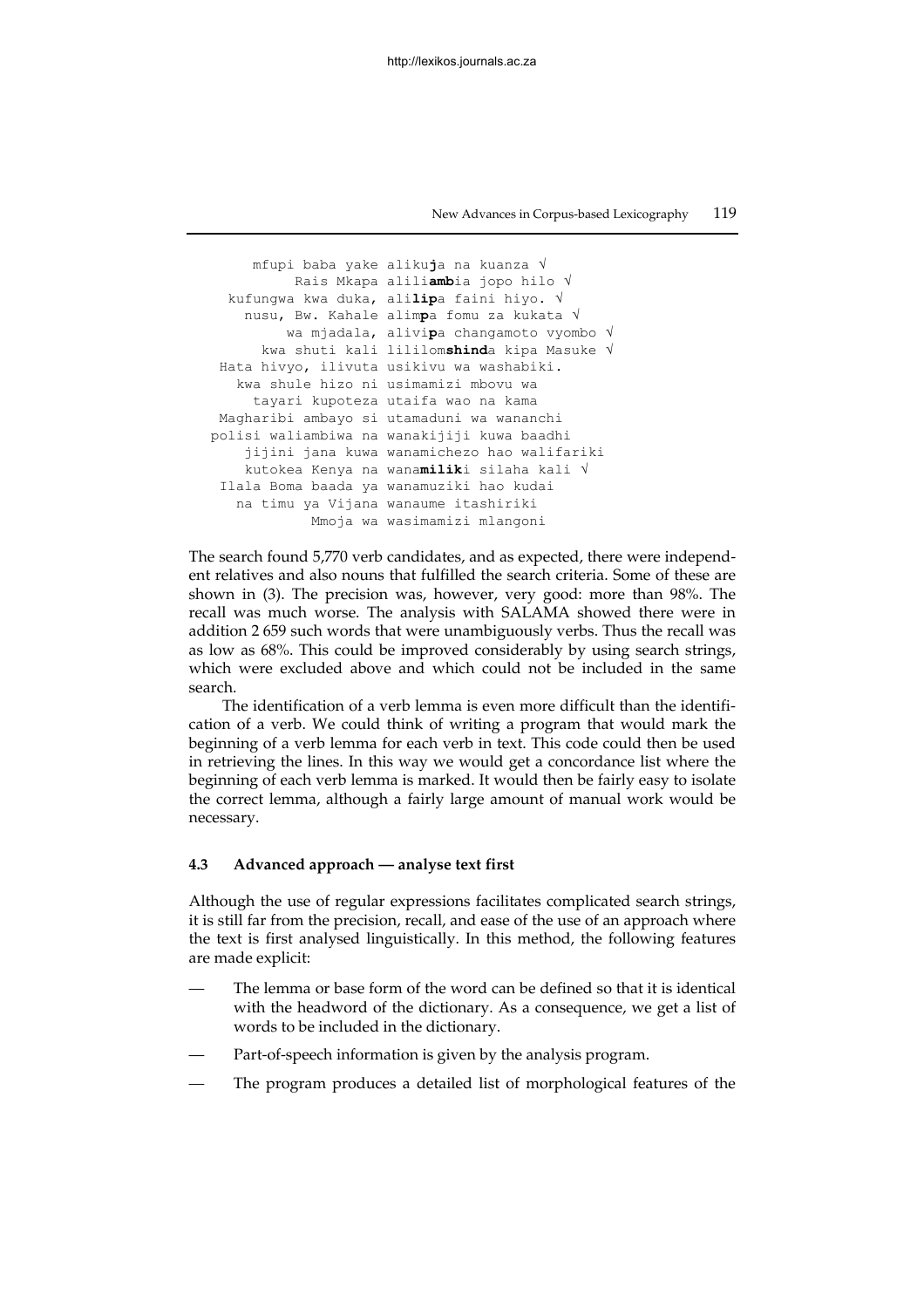word-form found in text.

- Semantic features can be added. For example, the information on animality or humanness, may be necessary for defining the correct concordance pattern. Verbs may also be given information on their argument structure (SV, SVO, SVOO, etc.).
- If the dictionary is intended to be bilingual, semantic glosses in another language can be automatically produced for each dictionary entry.<sup>12</sup>
- Syntactic features (subject, object, various roles of verbs, dependent constituents in noun phrases, etc.) can be added. In dictionary compilation, such features are usually omitted.
- Information on the etymology of words can be added.
- Variant, or non-standard, orthography can be reported.

#### **5. The problem of ambiguity**

Word-forms often have more than one interpretation. A word-form may belong to more than one word class. English is a good example of this kind of ambiguity. In Bantu languages, ambiguity is often caused by the fact that the same morpheme is a marker of more than one noun class. Although wordforms may be ambiguous on the word level, in context they normally have only one interpretation. A general rule is that the more comprehensive the analyser is, the more ambiguity the result has.

There are two major approaches for solving ambiguity. One method relies on probabilities. If a word-form has two interpretations and one of these is common and the other rare, then the common one is chosen. The result is often correct, but one is never certain whether it is correct or not, because the choice was made on the basis of probability. In another method, ambiguity is resolved with context-sensitive 'linguistic' rules. For the vast majority of cases, contextsensitive rules fulfil the task.

Heuristic rules are used only for cases where there is no basis for constructing a linguistic rule. On the basis of morphological features, such rules try to guess the correct interpretation of the word. For example, if a word begins with m- and ends with -aji, the word is very likely a deverbative noun of noun class 1. It is self-evident that ambiguity can be resolved only in context, i.e. as part of real text.

#### **(4) An example of ambiguity in Swahili**

"<ofisi>"

 "ofisi" N 5a/6-SG ENG 'office' "ofisi" N 9/10-0-SG ENG 'office' "ofisi" N 9/10-0-PL ENG 'office'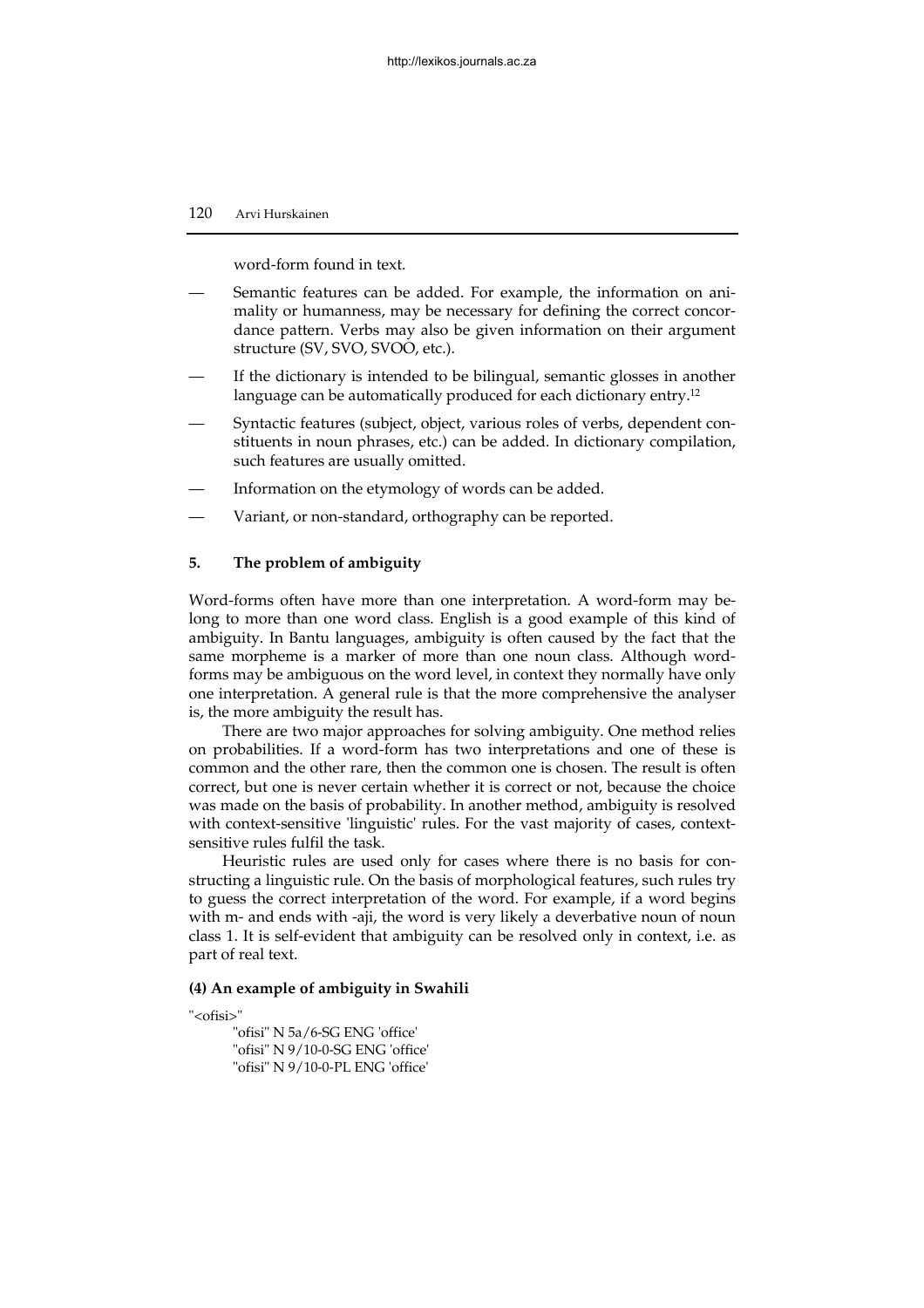```
"<ya>"
       "a" GEN-CON 3/4-PL 
       "a" GEN-CON 9/10-SG 
       "a" GEN-CON 5/6-PL 
       "a" 5/6-PL-SP 
"<kampuni>"
        "kampuni" N 5a/6-SG ENG 'company' 
        "kampuni" N 9/10-0-SG ENG 'company' 
        "kampuni" N 9/10-0-PL ENG 'company' 
"<yake>" 
        "ake" PRON POSS 3/4-PL SG3 'his/her/its' 
       "ake" PRON POSS 9/10-SG SG3 'his/her/its' 
        "ake" PRON POSS 5/6-PL SG3 'his/her/its' 
"<iko>"
        "iko" 3/4-PL-SP LOC-17 'be (in place)' 
       "iko" 9/10-SG-SP LOC-17 'be (in place)' 
"<ghorofa>" 
        "ghorofa" N 5a/6-SG AR 'storey, floor' 
        "ghorofa" N 9/10-0-SG AR 'storey, floor' 
        "ghorofa" N 9/10-0-PL AR 'storey, floor' 
"<ya>" 
       "a" GEN-CON 3/4-PL 
       "a" GEN-CON 9/10-SG 
       "a" GEN-CON 5/6-PL 
       "a" 5/6-PL-SP 
"<tano>" 
        "tano" NUM 9/10-PL NUM-INFL CARD 'five' 
        "tano" NUM NUM-INFL ORD 'fifth'
```
By using a Constraint Grammar parser (CG2) ambiguity is resolved with the help of context-sensitive rules. The process of resolving ambiguity is also called 'disambiguation'. The result is shown below.

# **(5) Ambiguity resolved**

```
"<ofisi>"
        "ofisi" N 9/10-0-SG ENG 'office' 
"<ya>" 
        "a" GEN-CON 9/10-SG 
"<kampuni>"
        "kampuni" N 9/10-0-SG AR 'company' 
"<yake>" 
        "ake" PRON POSS 9/10-SG SG3 
"<iko>"
        "iko" 9/10-SG-SP LOC-17 'be (in place)' 
"<ghorofa>" 
        "ghorofa" N 9/10-0-SG AR 'storey, floor' 
"<ya>"
```
"a" GEN-CON 9/10-SG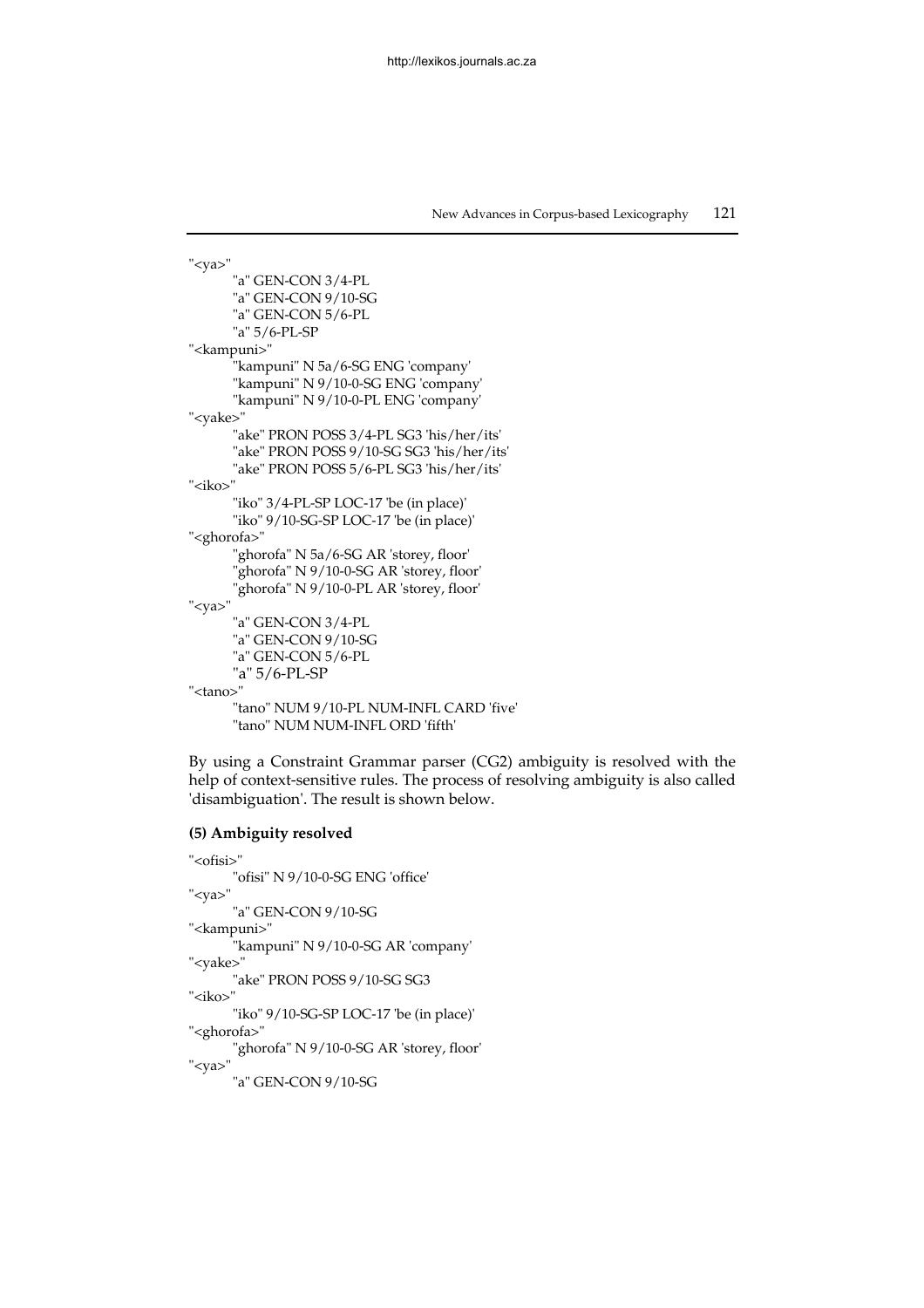"<tano>"

"tano" NUM NUM-INFL ORD 'fifth'

#### **6. Removing excessive tags**

Experience has shown that the more detailed the analysis of words, the better possibilities it offers for linguistically motivated disambiguation. Therefore, all features should be made explicit in morphological and semantic analysis, because they may be needed in writing disambiguation rules. An example of complexity is provided in (6), where a few word-forms of the verb *andika* (to write) have been analysed. Note that morpheme boundaries (+) have been manually added, and ambiguity has been removed by rules, so that each form has only one interpretation.

#### **(6) All tags retained**

"<wa+me+mw+andik+i+a>" "andika" V 1/2-PL3-SP VFIN PERF:me 1/2-SG3-OBJ SV SVO SVOO 'write' APPL "<wa+me+ji+andik+ish+a>" "andika" V 1/2-PL3-SP VFIN PERF:me REFL-SG-OBJ SV SVO SVOO 'write' CAUS "<ni+li+andik+ish+w+a>" "andika" V 1/2-SG1-SP VFIN PAST SV SVO SVOO 'write' CAUS PASS "<a+li+andik+ish+w+a>" "andika" V 1/2-SG3-SP VFIN PAST SV SVO SVOO 'write' CAUS PASS "<a+li+ye+andik+a>" "andika" V 1/2-SG3-SP VFIN PAST 1/2-SG-REL SV SVO SVOO 'write' "<a+li+ye+zi+andik+a>" "andika" V 1/2-SG3-SP VFIN PAST 1/2-SG-REL 9/10-PL-OBJ SV SVO SVOO 'write' "<a+li+i+andik+i+a>" "andika" V 1/2-SG3-SP VFIN PAST 9/10-SG-OBJ SV SVO SVOO 'write' APPL "<a+li+yo+i+andik+a>" "andika" V 1/2-SG3-SP VFIN PAST 9/10-SG-REL 9/10-SG-OBJ SV SVO SVOO 'write' "<a+li+li+andik+i+a>" "andika" V 1/2-SG3-SP VFIN PAST 5/6-SG-OBJ SV SVO SVOO 'write' APPL "<a+mekwisha+mw+andik+i+a>" "andika" V 1/2-SG3-SP VFIN PERF:mekwisha 1/2-SG3-OBJ NON-STD SV SVO SVOO 'write' APPL

The description in (6) has much such information we do not need in a dictionary. Therefore we remove part of the tags and leave those that are useful. After having removed excessive tags, we get a more readable output as in (7).

## **(7) Part of tags removed**

| " <wamemwandikia>"</wamemwandikia>     | "andika" V SVOO 'write' APPL |
|----------------------------------------|------------------------------|
| " <wamejiandikisha>"</wamejiandikisha> | "andika" V SVOO 'write' CAUS |
| " <niliandikishwa>"</niliandikishwa>   | "andika" V SVOO 'write' CAUS |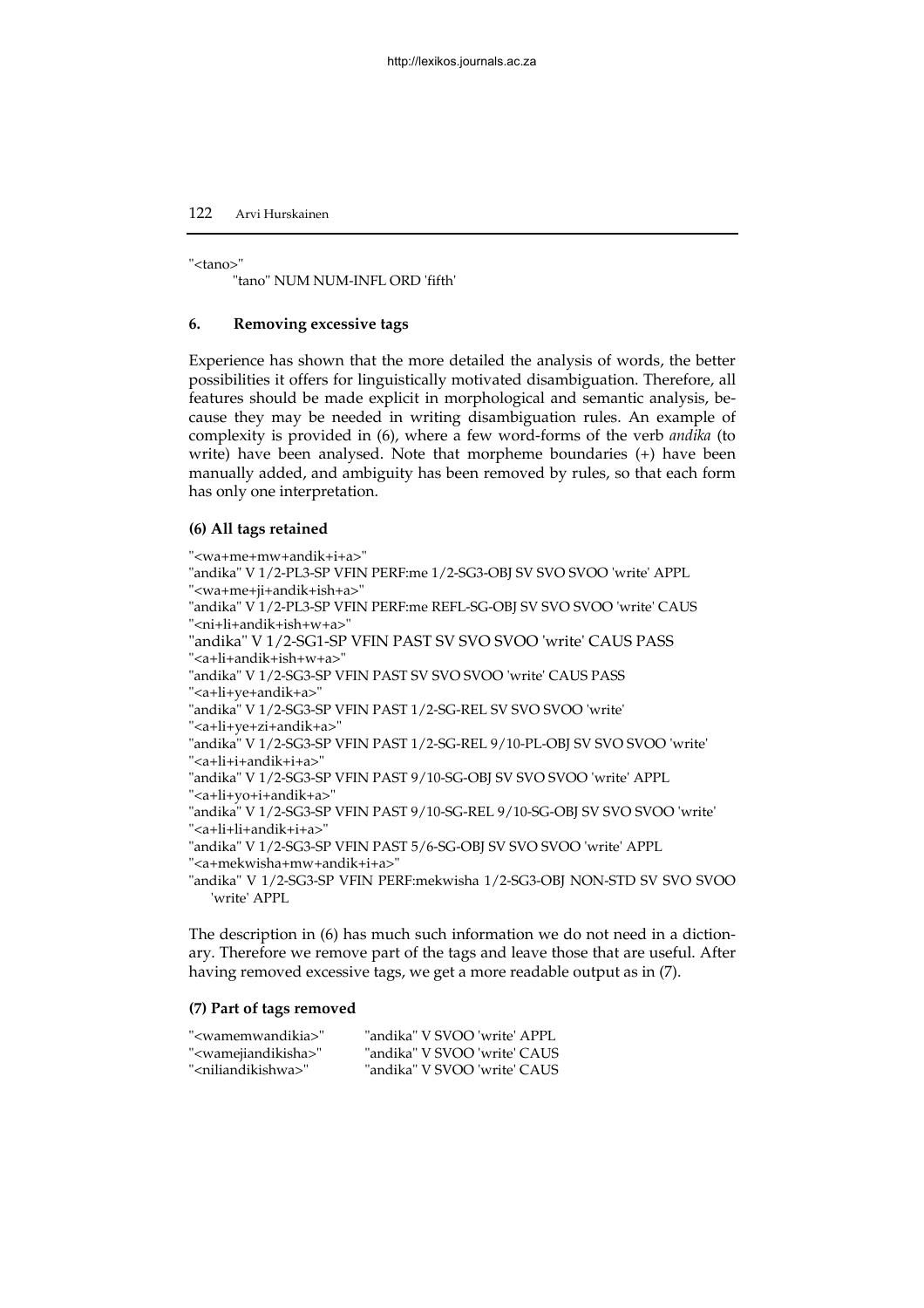| " <aliandikishwa>"</aliandikishwa> | "andika" V SVOO 'write' CAUS                                              |
|------------------------------------|---------------------------------------------------------------------------|
| " <aliyeandika>"</aliyeandika>     | "andika" V SVOO 'write'                                                   |
| " <aliyeziandika>"</aliyeziandika> | "andika" V SVOO 'write'                                                   |
| " <aliiandikia>"</aliiandikia>     | "andika" V SVOO 'write' APPL                                              |
| " <aliyoiandika>"</aliyoiandika>   | "andika" V SVOO 'write'                                                   |
| " <aliliandikia>"</aliliandikia>   | "andika" V SVOO 'write' APPL                                              |
|                                    | " <amekwishamwandikia>" "andika" V SVOO 'write' APPL</amekwishamwandikia> |

In (7), the analysis program was used in the mode that returned the basic verb lemma but retained the information on verbal extensions. For finding out verb frequencies in the corpus, this mode is useful, because it returns the base form of the verb regardless of its actual form in text. In dictionaries, we often need listing at least part of the extended forms, especially if their meanings are not directly derivable from linguistic rules. For such purposes, a format shown in (8) is better, because it returns extended forms as lemmas. These extended forms are often alphabetically listed as sub-entries after the headword.

# **(8) Verbal extensions in verbs retained.**

| " <wamemwandikia>"</wamemwandikia>     | "andikia" V SVOO 'write' APPL                                              |
|----------------------------------------|----------------------------------------------------------------------------|
| " <wamejiandikisha>"</wamejiandikisha> | "andikisha" V SVOO 'write' CAUS                                            |
| " <niliandikishwa>"</niliandikishwa>   | "andikisha" V SVOO 'write' CAUS                                            |
| " <aliandikishwa>"</aliandikishwa>     | "andikisha" V SVOO 'write' CAUS                                            |
| " <aliyeandika>"</aliyeandika>         | "andika" V SVOO 'write'                                                    |
| " <aliyeziandika>"</aliyeziandika>     | "andika" V SVOO 'write'                                                    |
| " <aliiandikia>"</aliiandikia>         | "andikia" V SVOO 'write' APPL                                              |
| " <aliyoiandika>"</aliyoiandika>       | "andika" V SVOO 'write'                                                    |
| " <aliliandikia>"</aliliandikia>       | "andikia" V SVOO 'write' APPL                                              |
|                                        | " <amekwishamwandikia>" "andikia" V SVOO 'write' APPL</amekwishamwandikia> |

# **7. Post-processing of the analysed corpus**

When each word in the corpus is analysed and the ambiguity resolved, the result can be manipulated in a number of ways. In dictionary work, we in fact need several kinds of modifications to the result.

For the selection of dictionary entries, we need a frequency list according to the lemma. In order for the list to be correct, we need to remove the actual word-form and all such tags that describe inflection, as well as the codes of verbal extensions. By doing this, we may collapse the list in (7) above and get a single line as shown in (9).

#### **(9) A format needed for counting frequencies of headwords**

10 andika V SVOO 'write'

If verbal extensions are also counted as separate lexical entries as in (8) above, we get a list as shown in (10). Note, however, that if the list is sorted in fre-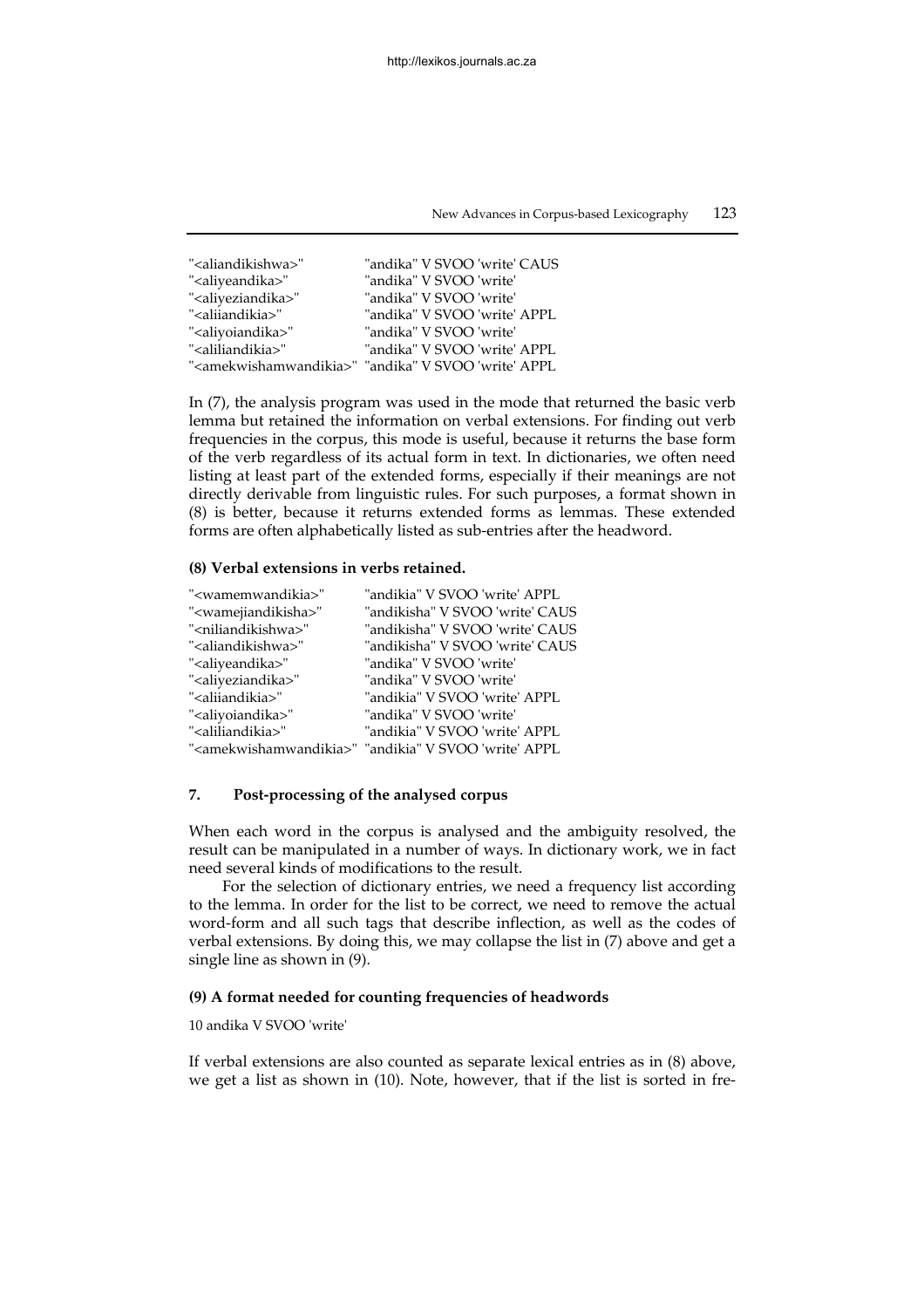quency order, the extended forms will not be adjacent to each other.

## **(10) Counting verbal extensions**

3 andika V SVOO 'write ' 4 andikia V SVOO 'write ' APPL 3 andikisha V SVOO 'write ' CAUS

When we have a list of words in lemma form we want to be included from the corpus in the dictionary, we sort the list according to the lemmas. The result is the skeleton of the dictionary, and the headwords are arranged alphabetically. The top part of such a frequency list is shown in (11). We note that it is not merely a list of lemmas, because different functions of the same word cause them to be counted separately. For instance, the word *na* has four different functions, and due to the function of the disambiguation program, we have four different frequencies for this word.

#### **(11) Top part of the frequency list**

| 145306 | na CC 'and'                          |
|--------|--------------------------------------|
|        | 62611 kwa PREP 'at, to, for'         |
| 55907  | katika PREP 'in, at'                 |
| 49686  | ni DEF-V:ni 'be'                     |
|        | 31873 na AG-PART 'by'                |
| 30087  | na PREP 'with'                       |
|        | 21416 kama ADV 'like, such as (ar)'  |
|        | 20649 wa V 'be'                      |
|        | 19084 na NA-POSS 'of'                |
| 10814  | baada_ya PREP 'after'                |
| 9788   | pia ADV 'also, likewise, too'        |
| 9417   | hata ADV 'definitely not, not even'  |
| 8629   | kwenye PREP 'in, at, about'          |
| 8612   | sasa ADV 'now (ar)'                  |
| 8089   | tu ADV 'only, just'                  |
| 7955   | sana AD-ADJ 'much, very, a lot (ar)' |
| 6498   | pamoja_na PREP 'together with'       |
| 6340   | zaidi ADV 'more, beyond (ar)'        |
| 6213   | jana ADV 'yesterday'                 |
| 5748   | hadi PREP 'till, until (ar)'         |
| 5269   | juu_ya PREP 'above, concerning'      |
| 5240   | si ADV NEG 'not'                     |
| 5096   | kutokana_na PREP 'deriving from'     |
| 5059   | kila ADJ A-UNINFL 'all'              |
| 5030   | tena ADV 'again'                     |
| 4475   | mbalimbali ADV 'different, various'  |
| 4047   | leo ADV 'today'                      |
| 3951   | kati_ya PREP 'between'               |
| 3818   | bila PREP 'without (ar)'             |
|        |                                      |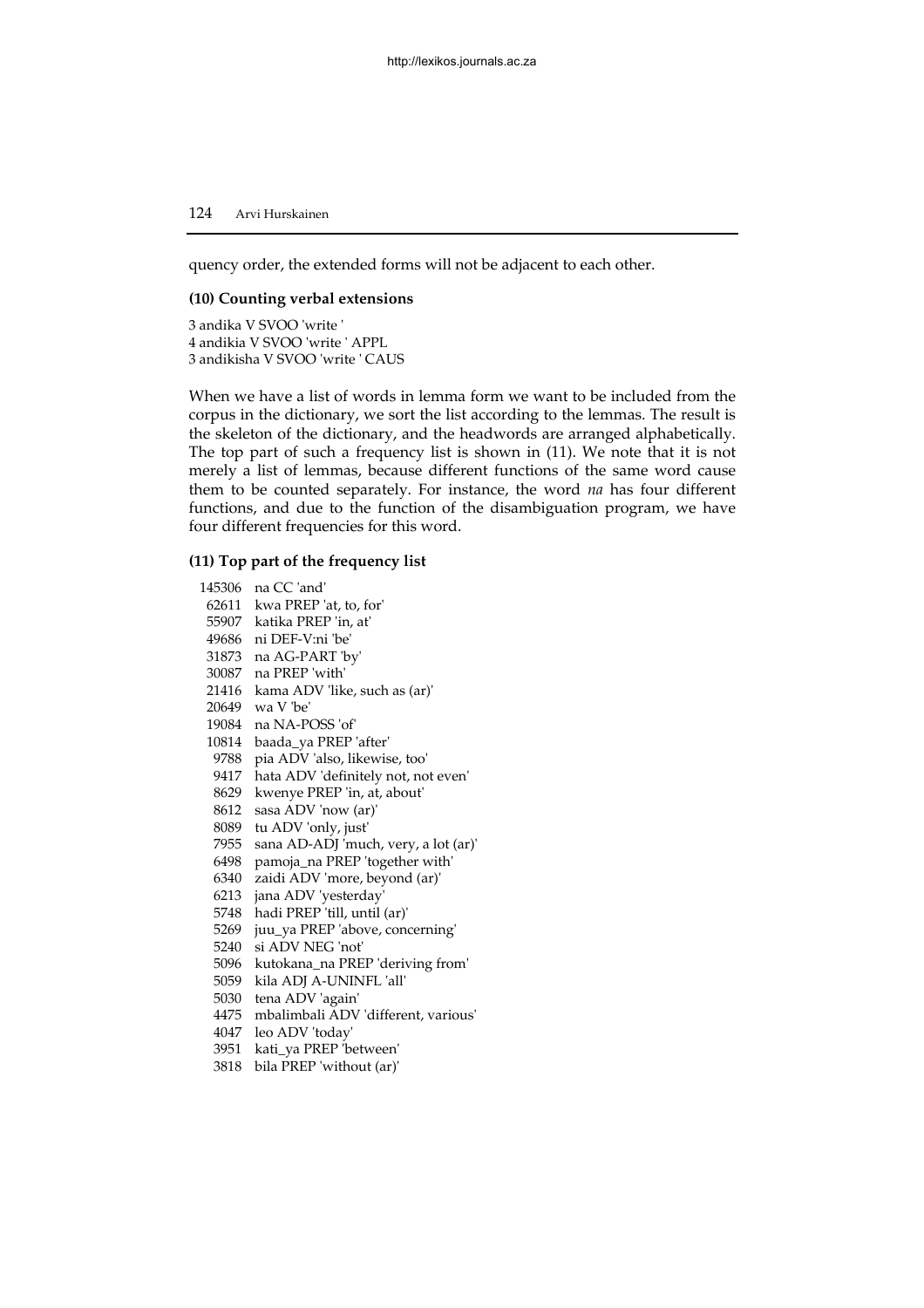The dictionary itself is ordered according to the headword, and for this reason we have to rearrange the data. We also want to retain information on the frequency of the words. Selected entries from the alphabetically arranged data, extracted from a small section of the news corpus, are shown in (12).

# **(12) Selected dictionary entries produced by SALAMA**

| 43  | awali          | ADV 'first, originally (ar)'                                             |
|-----|----------------|--------------------------------------------------------------------------|
| 32  | awali          | N 9/10 '1 first. 2 origin, cause. 3 above (ar)'                          |
| 7   | awamu          | $N$ 9/10 'phase'                                                         |
|     | 4 azimio       | N 5a/6 'declaration'                                                     |
| 6   | azma           | N 9/10 'intention; desire, purpose'                                      |
| 13  | baa            | $N$ 9/10 'bar, pub. (eng)'                                               |
| 561 | baada ya       | PREP 'after'                                                             |
| 117 | baadaye        | ADV 'thereafter, afterwards, then, later (on). (ar)'                     |
| 103 | baba           | N 9/10 'HUM father, (zamani) sire.'                                      |
| 28  | badala ya      | PREP 'in stead of'                                                       |
|     | 20 badala yake | PREP 'in stead of him/her/it'                                            |
|     | 14 badiliko    | N 5a/6 AR 'change'                                                       |
|     | 92 bado        | ADV 'not yet, still (ar)'                                                |
|     | 2 bagua        | V SVO '1 separate. 2 discriminate against, segregate'                    |
|     | 14 baina ya    | PREP 'between'                                                           |
|     | 14 baini       | V SVO 'realize, recognize (ar)'                                          |
|     | 11 baiskeli    | N 9/10 'bicycle, (hist) velocipede (eng)'                                |
|     | 6 baki         | N 5a/6 '1 remainder, residue; balance. 2 (chakula) left-overs (ar)'      |
|     | 36 baki        | V SV '1 remain. 2 stay/be left behind (ar)'                              |
| 1   | bakiza         | V SV SVO 'leave behind; leave (not taking everything)'                   |
|     | 6 banda        | N 5a/6 'shed, barrack, barn, hut; hovel'                                 |
|     | 5 bandia       | N 9/10 '1 doll, dummy. 2 imitation (ar)'                                 |
| 6   | banja          | V SVO '1 crack; break, split (nuts, firewood etc). 2 strike. 3 (ms) bark |
|     |                | up the wrong tree'                                                       |
|     | 49 bara        | $N$ 9/10 'continent (ar)'                                                |
|     | 86 barabara    | N 9/10 'highway, road, street, turnpike, way, avenue'                    |
| 7   | baraka         | N 9/10 '1 blessing, benediction, boon, favour. 2 prosperity, progress,   |
|     |                | abundance (ar)'                                                          |
|     |                |                                                                          |
|     |                |                                                                          |

| 1  | plastiki   | $N$ 5a/6 'plastic (eng)'                                       |
|----|------------|----------------------------------------------------------------|
|    | 3 plastiki | $N$ 9/10 'plastic (eng)'                                       |
|    | 20 pombe   | N 9/10 'local brew, beer'                                      |
|    | 21 ponda   | V SV 'pound, crush, mash; smash, crash'                        |
|    | 17 posho   | N 9/10 '1 allowance. 2 food, ration'                           |
|    | 13 potea   | V SV '1 be lost. 2 be wrong, err'                              |
|    | 13 potoa   | V SVO '1 twist, make crooked/curved/slanting. 2 ruin, pervert, |
|    |            | spoil'                                                         |
|    | 2 potofu   | ADJ A-INFL '1 stray; misleading. 2 spoiled'                    |
|    | 19 profesa | N 9/6 'AN HUM professor. (eng)'                                |
| 5. | pumziko    | N 5a/6 'pause; half-time, interval, break, recess'             |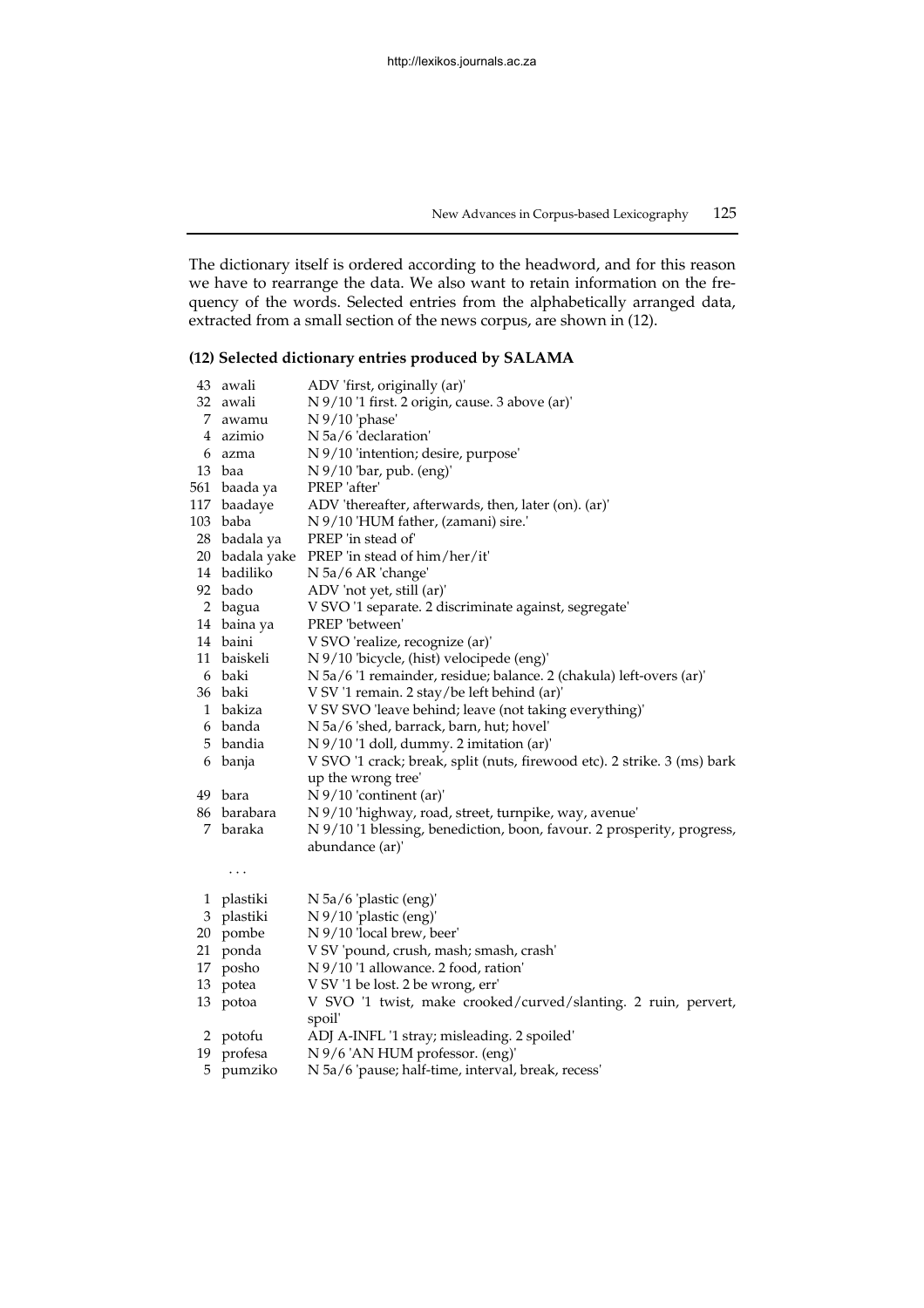| 5 punde   | ADV 'soon, in a short while, shortly. (ms) $\sim$ si $\sim$ suddenly' |
|-----------|-----------------------------------------------------------------------|
| 9 puuza   | V SVO 'disregard, ignore, snub'                                       |
| $69$ pya  | ADJ A-INFL '1 new, recent, modern. 2 novel, strange'                  |
| 16 rafiki | N 9/6 'AN HUM friend; comrade. (ar)'                                  |
| 30 raia   | N 9/10 'AN HUM citizen. 2 civilian (ar)'                              |
| 113 rais  | N 9/6 'AN HUM president (ar)'                                         |
| 38 rasmi  | ADJ A-UNINFL 'official, formal (ar)'                                  |
|           |                                                                       |

We see that some nouns are used in two different noun classes, and the frequencies of each usage are shown. Inflecting adjectives and non-inflecting adjectives have separate codes, which is necessary information for the dictionary user. Verb types are classified and marked with transitive (SVO) and intransitive (SV) tags. Etymological information, if applicable, is given at the end of the gloss.

In (13), we finally have a form where frequency information has been transformed into classes, the most frequent ones being marked with three dark dots, and the least frequent ones with no dots at all. Some further formatting has also been incorporated, all without manual intervention.

# **(13) Dictionary entries with frequency classes**

| awali     | adv 'first, originally $(ar)' \bullet \bullet$                                    |
|-----------|-----------------------------------------------------------------------------------|
| awali     | $n9/10$ '1 first. 2 origin, cause. 3 above $(ar)$ ' ••                            |
| awamu     | $n9/10$ 'phase'                                                                   |
| azimio    | $n 5a/6$ 'declaration'                                                            |
| azma      | $n$ 9/10 'intention; desire, purpose'                                             |
| baa       | $n9/10$ 'bar, pub. (eng)' •                                                       |
| baada ya  | prep 'after' •••                                                                  |
| baadaye   | <i>adv</i> 'thereafter, afterwards, then, later (on). $(ar)' \rightarrow \bullet$ |
| baba      | $n$ 9/10 'HUM father, (zamani) sire.' $\bullet$                                   |
| badala ya | <i>prep</i> 'in stead of' ••                                                      |
|           | badala yake prep 'in stead of him/her/it' •                                       |
| badiliko  | $n 5a/6 AR$ 'change' $\bullet$                                                    |
| bado      | $adv$ 'not yet, still $(ar)$ ' •••                                                |
| bagua     | $v$ SVO '1 separate. 2 discriminate against, segregate'                           |
| baina ya  | prep 'between' •                                                                  |
| baini     | $v$ SVO 'realize, recognize $(ar)$ ' •                                            |
| baiskeli  | n 9/10 'bicycle, (hist) velocipede (eng)' •                                       |
| baki      | $n 5a/6$ '1 remainder, residue; balance. 2 (chakula) left-overs $(ar)'$           |
| baki      | $v$ SV '1 remain. 2 stay/be left behind $(ar)'$ .                                 |
| bakiza    | v SV SVO 'leave behind; leave (not taking everything)'                            |
| banda     | $n 5a/6$ shed, barrack, barn, hut; hovel                                          |
| bandia    | $n$ 9/10 '1 doll, dummy. 2 imitation $(ar)'$                                      |
| banja     | v SVO '1 crack; break, split (nuts, firewood etc). 2 strike. 3 (ms) bark up       |
|           | the wrong tree'                                                                   |
| bara      | $n9/10$ 'continent (ar)' ••                                                       |
| barabara  | n 9/10 'highway, road, street, turnpike, way, avenue' •••                         |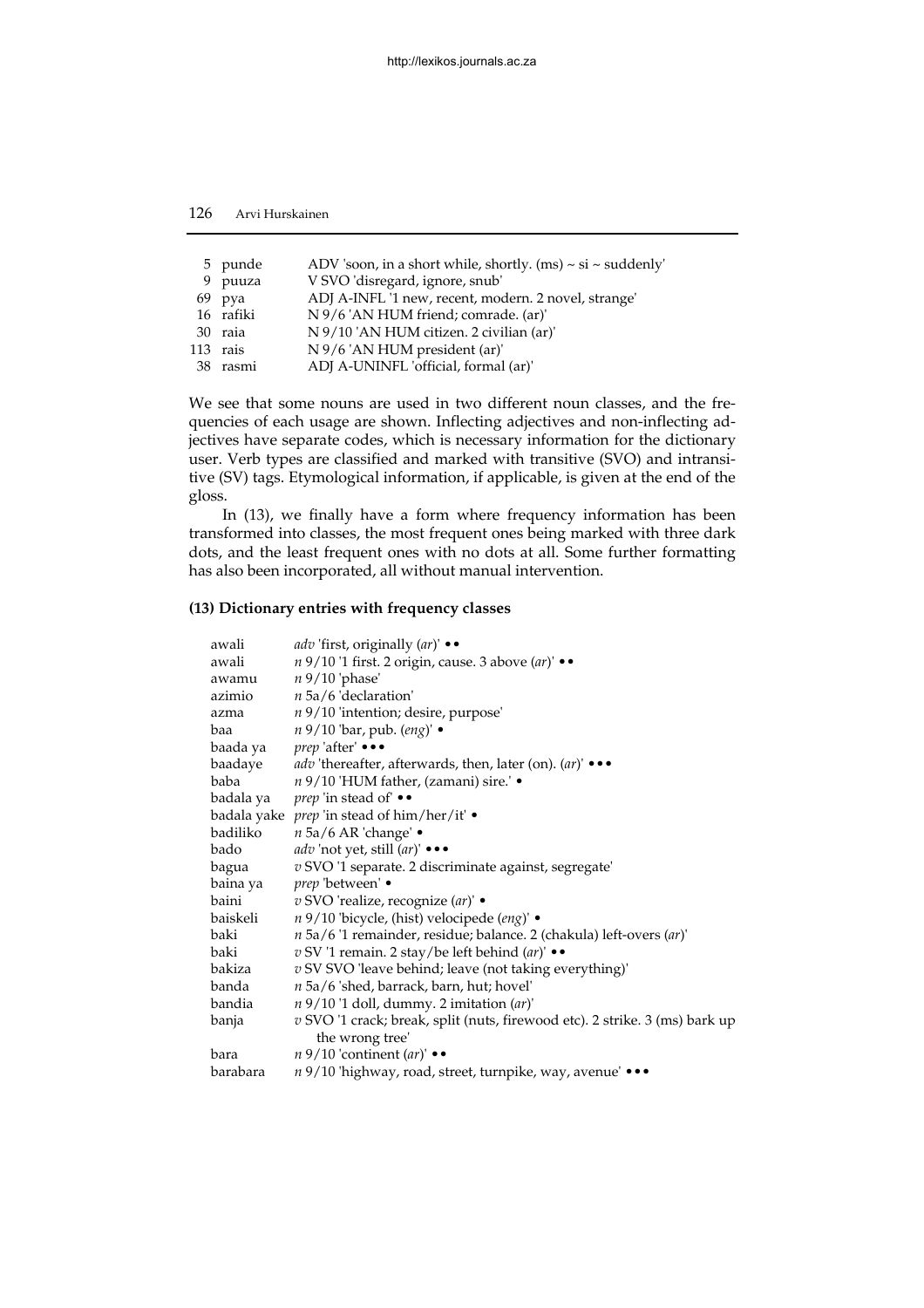| $n \frac{9}{10}$ '1 blessing, benediction, boon, favour. 2 prosperity, progress,<br>abundance (ar)' |
|-----------------------------------------------------------------------------------------------------|
|                                                                                                     |
| $n 5a/6$ 'plastic (eng)'                                                                            |
| $n \frac{9}{10}$ 'plastic (eng)'                                                                    |
| $n9/10$ 'local brew, beer' •                                                                        |
| $v$ SV 'pound, crush, mash; smash, crash' $\bullet$                                                 |
| $n$ 9/10 '1 allowance. 2 food, ration' $\bullet$                                                    |
| $v$ SV '1 be lost. 2 be wrong, err' $\bullet$                                                       |
| v SVO '1 twist, make crooked/curved/slanting. 2 ruin, pervert, spoil' •                             |
| adj A-INFL '1 stray; misleading. 2 spoiled'                                                         |
| $n9/6$ 'AN HUM professor. (eng)' •                                                                  |
| $n 5a/6$ 'pause; half-time, interval, break, recess'                                                |
| <i>adv</i> 'soon, in a short while, shortly. ( <i>ms</i> ) $\sim$ si $\sim$ suddenly'               |
| $v$ SVO 'disregard, ignore, snub'                                                                   |
| <i>adj</i> A-INFL '1 new, recent, modern. 2 novel, strange' •••                                     |
| $n$ 9/6 'AN HUM friend; comrade. (ar)' $\bullet$                                                    |
| $n9/10$ 'AN HUM citizen. 2 civilian (ar)' ••                                                        |
| $n$ 9/6 'AN HUM president $(ar)$ ' •••                                                              |
| <i>adj</i> A-UNINFL 'official, formal $(ar)'$ ••                                                    |
|                                                                                                     |

If we want to furnish the dictionary with examples of use, as we normally do, we need to retrieve such examples from the corpus. In order to automate the process, we need a third kind of list where the lemmas (i.e. headwords) are attached to the actual word-forms in the corpus. Basically the production of such a list is simple, because it is the default format of the analysis result of SALAMA. The problem is that if we do a selection of lemmas according to frequency, it is not easy to delete the correct lemmas from the original list, because the frequency order there is completely different compared with the lemma list. The solution is to retrieve all such lines from the main list where the lemmas of our selection list occur. As a result, we have a list of only those words we intend to include in the dictionary, and the list also has accurate information on the actual word-forms we can use as key for retrieving examples of use in the corpus.

The search for examples of use can be performed in two ways. One possibility is interactive where the dictionary compiler checks from the corpus the use of each lemma by employing one of several search programs or a more user-friendly interface. The other possibility is to retrieve the needed examples with a program. The resulting file will have all those words in the context, for which we want examples of use. By sorting such lines according to the lemma, we get a list of examples of use in the same order as in the dictionary. It is then fairly simple for the dictionary compiler to select and modify suitable examples of use to be included in the final dictionary. In (14), we have an extract from an alphabetically ordered list of the use of words in context. This list was produced by a program which used the word-form (not lemma) as search key.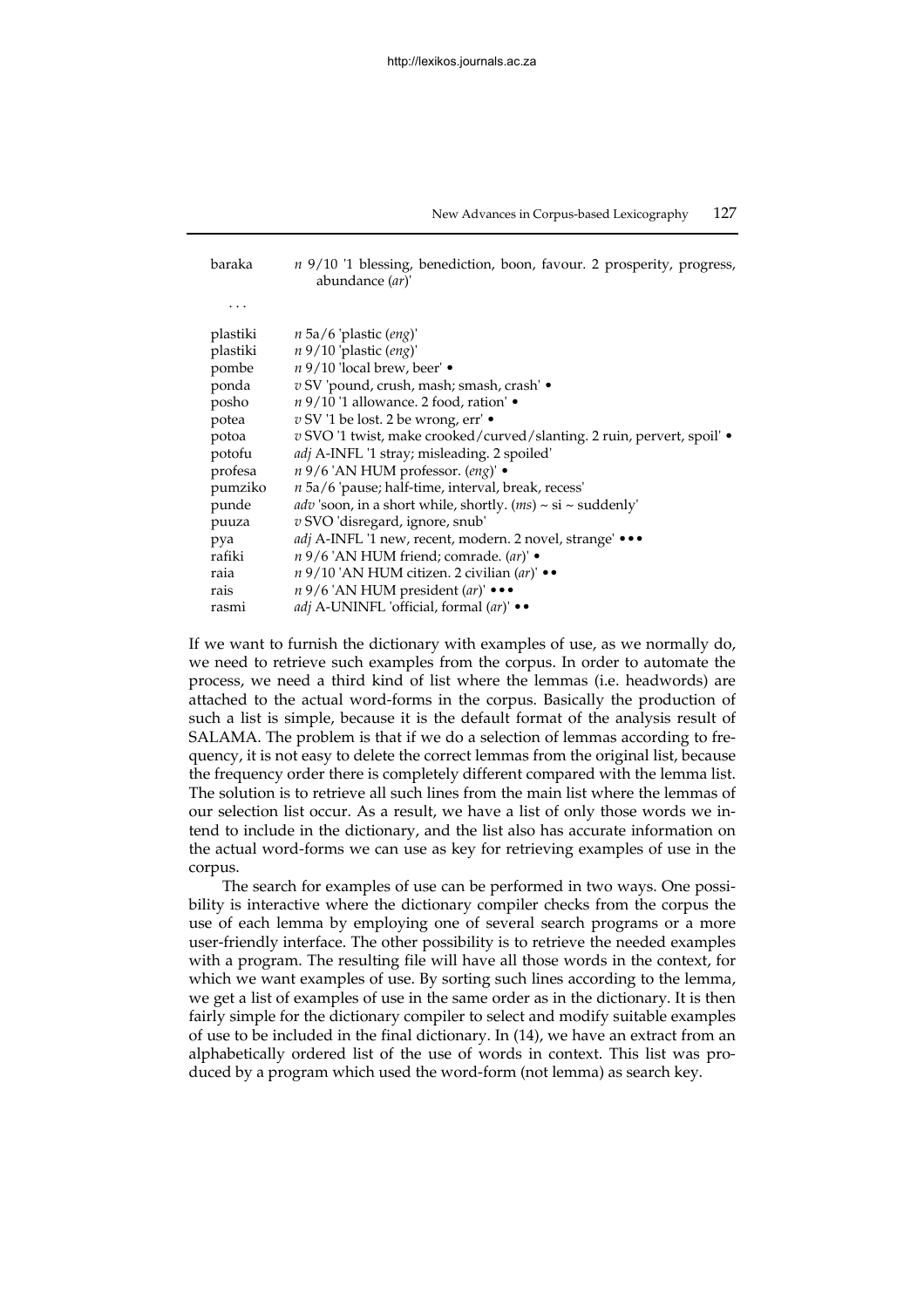#### **(14) Words in context**

- **dai:** \*barua hiyo imesainiwa na watu 10 <waliodai> kuwawakilisha wenzao.
- **dai:** \*habari <zilidai> kuwa hatua hiyo inatokana na kile kilichoelezwa kuwa ni mtindo wa \*bw.
- **dai:** \*hamad kuwataka wanachama wafanye subira kila wanapotaka kufanya jambo fulani la <kudai> haki.
- **dai:** \*hata\_hivyo, <alidai> kuwa wafuasi wengine wa chama hicho waliendelea kushikiliwa na polisi na kwamba hadi jana mchana walikuwa hawajaachiwa.
- **dai:** \*hata\_hivyo, majina ya wafuasi wengine <waliodaiwa> kushikiliwa na polisi hayakuweza kupatikana mara\_moja.
- **dai:** \*ngawaiya <alidai> kuwa baada\_ya yeye kufuatilia suala hilo polisi, alielezwa kuwa gari hilo lilikamatwa kwa\_kuwa dereva wake hakuwa na leseni.
- **dai:** \*profesa \*lipumba alisema chama hicho kitafanya maandamano hayo <kudai> mambo matatu.
- **dai:** <\*alidai> kuwa kwa sasa wafuasi hao wamefunguliwa mashitaka ya uzururaji.
- **dai:** <\*walidai> kuwa uamuzi wa kuteua nyumba zinazostahili kubomolewa ndani\_ya bonde hilo umefanywa bila tathmini ya kitaalamu.
- **fariki:** \*gabriel \*ngwilulupi alisema jana nyumbani kwa marehemu \*ukonga \*staki \*shari, kwamba marehemu <alifariki> juzi usiku katika hospitali ya \*taifa \*muhimbili kwa ugonjwa wa kiharusi.
- **fariki:** \*hezron \*mhela <kufariki> muda mfupi kabla\_ya uchaguzi.
- **fariki:** \*mtumishi wa umma na mwanasiasa wa siku nyingi nchini \*mzee \*brown \*ngwilulupi (76) <amefariki> dunia.
- **fuatilia:** \*omari pia wamewaagiza wakaguzi wa kahawa wa bodi hio pia <kufuatilia> kwa karibu suala hilo na kutoa taarifa kwake mwisho wa mwezi.
- **fuatilia:** \*wiki moja kabla\_ya siku kuu ya \*krismasi, mwaka jana, walionekana baadhi ya viongozi wa serikali za vijiji katika wilaya ya \*rombo, \*moshi na \*hai <wakifuatilia> ushuru huo kwenye makampuni hayo bila mafanikio.
- **hatua:** \*alisema uamuzi wa serikali wa kununua umeme kutoa nchini \*zambia ni <hatua> thabiti kwani inaonekana ni utekelezaji wa dira ya taifa ya mpango wa kuinua uchumi wa \*taifa.
- **hatua:** \*omari alisema kuwa, ifikapo mwishoni mwa mwezi huu, kama makampuni hayo yatashindwa kulipa ushuru <hatua> za kisheria zitachukuliwa dhidi\_yao kwa\_mujibu\_wa kanuni na sheria za ununuzi wa kahawa kutoka\_kwa wakulima chini\_ya mfumo wa soko huru.
- **hatua:** \*taarifa hiyo ilisema <hatua> hiyo inatokana na ukweli kwamba ujenzi wa makazi ya watu katika eneo hilo hauruhusiwi na ni kinyume cha sheria.
- **hatua:** \*wamelalamika kuwa ujenzi wa nyumba zao ulitokana na hali ngumu ya kubana matumizi kutokana\_na kipato kidogo wanachokipata lakini \*mkurugenzi huyo amefikia <hatua> ya kutoa agizo lenye athari kubwa kwao na familia zao.
- **ingia:** "\*yatakuwa maandamano ya amani, lakini kwa kadri tunavyowajua polisi wetu <watatuingilia> kwa lengo la kuvuruga amani ... wakija na magari yao msiwakimbie na muwe imara kukabiliana nao", alisema \*profesa \*lipumba alipokuwa akiwahutubia wanachama wa chama hicho katika ukumbi wa \*diamond \*jubilee, \*dar\_es\_\*salaam jana.
- **ingia:** \*aidha, baada\_ya kustaafu shughuli za utumishi, \*mzee \*ngwilulupi <aliingia> kwenye siasa, ambapo alikuwa miongoni\_mwa watu waliopigania mfumo wa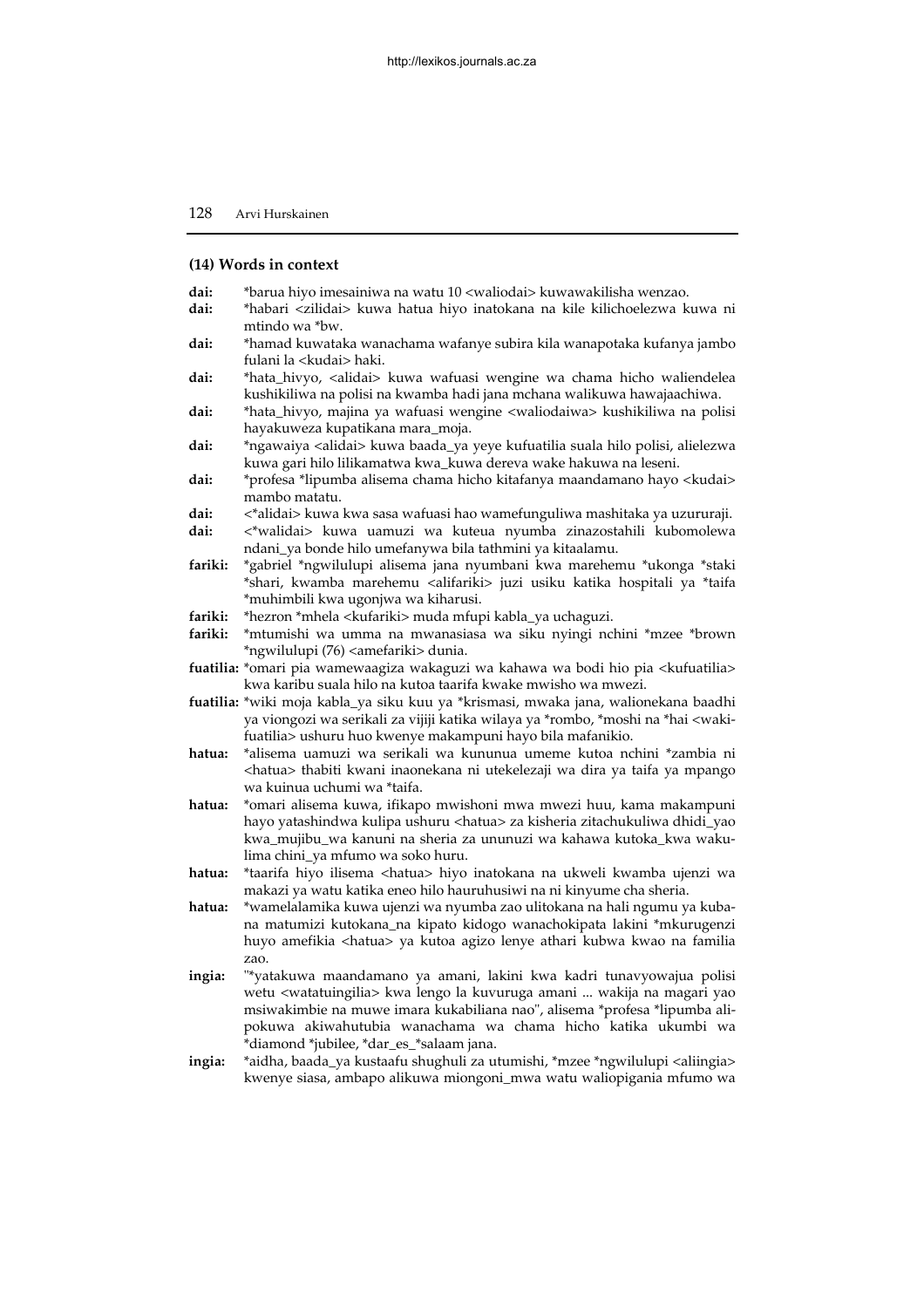vyama vingi nchini na kufanikiwa.

- **ingia:** \*hata\_hivyo, wakazi hao wamemuomba \*rais \*benjamin \*mkapa <aingilie> katika hatua hiyo kwa madai kuwa ni ya uonevu.
- **ingia:** \*mwenyekiti wa \*chama cha \*wananchi (\*cuf) \*profesa \*ibrahim \*lipumba, amewahimiza wafuasi wa chama hicho kujitokeza kwa wingi kwenye maandamano yaliyopangwa kufanyika nchi nzima \*jumamosi ijayo na kwamba wawe imara kukabiliana na polisi pindi <watakapoingilia> maandamano hayo.

#### **8. Conclusion**

After a fairly long period of research and testing, computational lexicography has reached a stage where computers and corpora can be put into effective use. For many years, computers have been used for producing word lists with frequencies from a corpus, as well as for retrieving concordances of word use. This article has shown that the use of regular expressions can significantly increase the precision and recall of search. However, the inclusion of the full linguistic analysis in dictionary work brings the work to a level where precision and recall meet high standards. SALAMA, the working environment developed for Swahili, facilitates the testing of various phases in dictionary compilation based on extensive use of the computer. This article demonstrates that computer-based lexicography does not only greatly benefit from the described approach; it is in fact a necessity in working with highly inflectional left-branching languages.

The system brings the automation of dictionary compilation to the point where the benefits of further automation become questionable. It accurately describes what can safely be described, and leaves ambiguous cases for human checking. Its great advantages are morphological accuracy and coverage, great speed, and ease of use.

The system can be developed still further, especially in the area of semantic disambiguation, so that correct senses of words in each context can also automatically be defined. Research is currently concentrating on the problems in this area.

## **Endnotes**

- 1. There were also more realistic opinions that reflected the contemporary state-of-the-art in this field (Calzolari 1989; Wegera and Berg 1989).
- 2. By linguistic insight we here mean a kind of simulation of linguistic regularities, which a computer system utilizes and translates as 'linguistic rules'.
- 3. There has been discussion on the need of sufficient and systematic grammatical information in dictionaries (Salerno 1999). The approach discussed in this article effectively facilitates the inclusion of this feature.
- 4. The need of semantic information in dictionaries has increasingly been emphasized, whether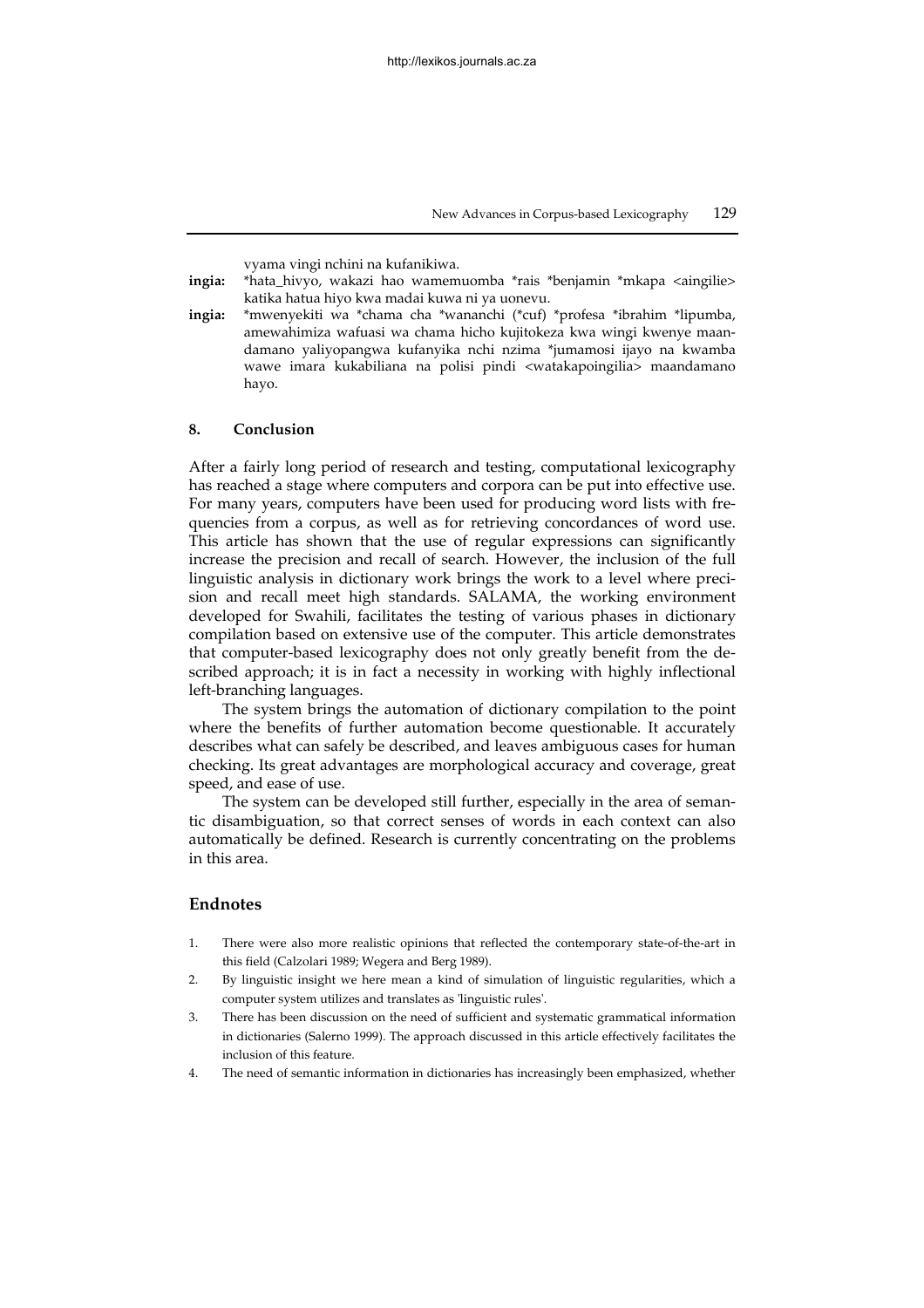in terms of frame semantics (Fontenelle 2000, 2000a) or in terms of some other semantic theory. Statistical methods have also been used for identifying such word clusters that seem to occur together. On the basis of such clusters it is possible to carry out cluster analysis (Watters 2002).

- 5. In SALAMA, the Swahili Language Manager, etymological information on words of non-Bantu origin has been included by means of specific tags (Hurskainen 1999).
- 6. SALAMA is based on two-level morphology, and it is implemented by using finate state automata (Koskenniemi 1983; Hurskainen 1992, 1999). The disambiguation is based on the Constraint Grammar formalism (Karlsson 1995; Tapanainen 1996; Hurskainen 1996).
- 7. In fact, according to a survey, the choice of headwords was considered the most difficult among the 13 tasks asked from the team working on the third edition of the *Longman Dictionary of Contemporary English* (Kilgarriff 1998).
- 8. Based on SALAMA, the Swahili Language Manager, Sewangi (2000) has developed a system that retrieves term candidates from domain-specific text. This method facilitates the extensive use of domain-specific texts, such as educational books, handbooks, and other written materials of the domain, for compiling domain-specific dictionaries.
- 9. These two dictionaries are *Kamusi ya Kiswahili Sanifu* (1981) and *Kamusi ya Kiswahili–Kiingereza* (2001), both produced by the Institute for Kiswahili Research, University of Dar es Salaam.
- 10. The strings we wanted to find are shown with  $\sqrt{ }$ .
- 11. Alternative strings are separated with a vertical bar and all alternatives are enclosed in parentheses. The question mark (?) stands for optionality, and the plus sign (+) means that the preceding unit may occur one or more times. The set a–z within square brackets means any character. The backslash  $(\setminus)$  in the end of the line signifies that for the computer the same line continues.
- 12. The accuracy of the semantic glosses depends on how they were acquired in the analysis system. The most obvious way not requiring too much manual work is to use an electronic version of a good normal dictionary and include relevant parts of its entries in the dictionary of the analysis system. This was done in SALAMA, and the glosses produced are largely the same as those in the original dictionary, for good and bad. We should not, however, be content with these glosses, because they are just approximations of the various meanings of the lexemes and they should be checked and amended on the basis of the information available in the corpus. In addition to helping in the selection of headwords, the corpus is useful in identifying various meanings of the lexemes.

# **References**

- **Calzolari, N.** 1989. Computer-Aided Lexicography: Dictionaries and Word Data Bases. Steger, H. and H.E. Wiegand (Eds.). *Handbuch zur Sprach- und Kommunikationswissenschaft, Band 4*: 510- 519. Berlin: Walter de Gruyter.
- **Fontenelle, T.** 2000. A Bilingual Lexical Database for Frame Semantics. *International Journal of Lexicography* 13(4): 232-248.
- **Fontenelle, T.** 2000a. Introduction: Dictionaries, Thesauri and Lexical-semantic Relations. *International Journal of Lexicography* 13(4): 229-231.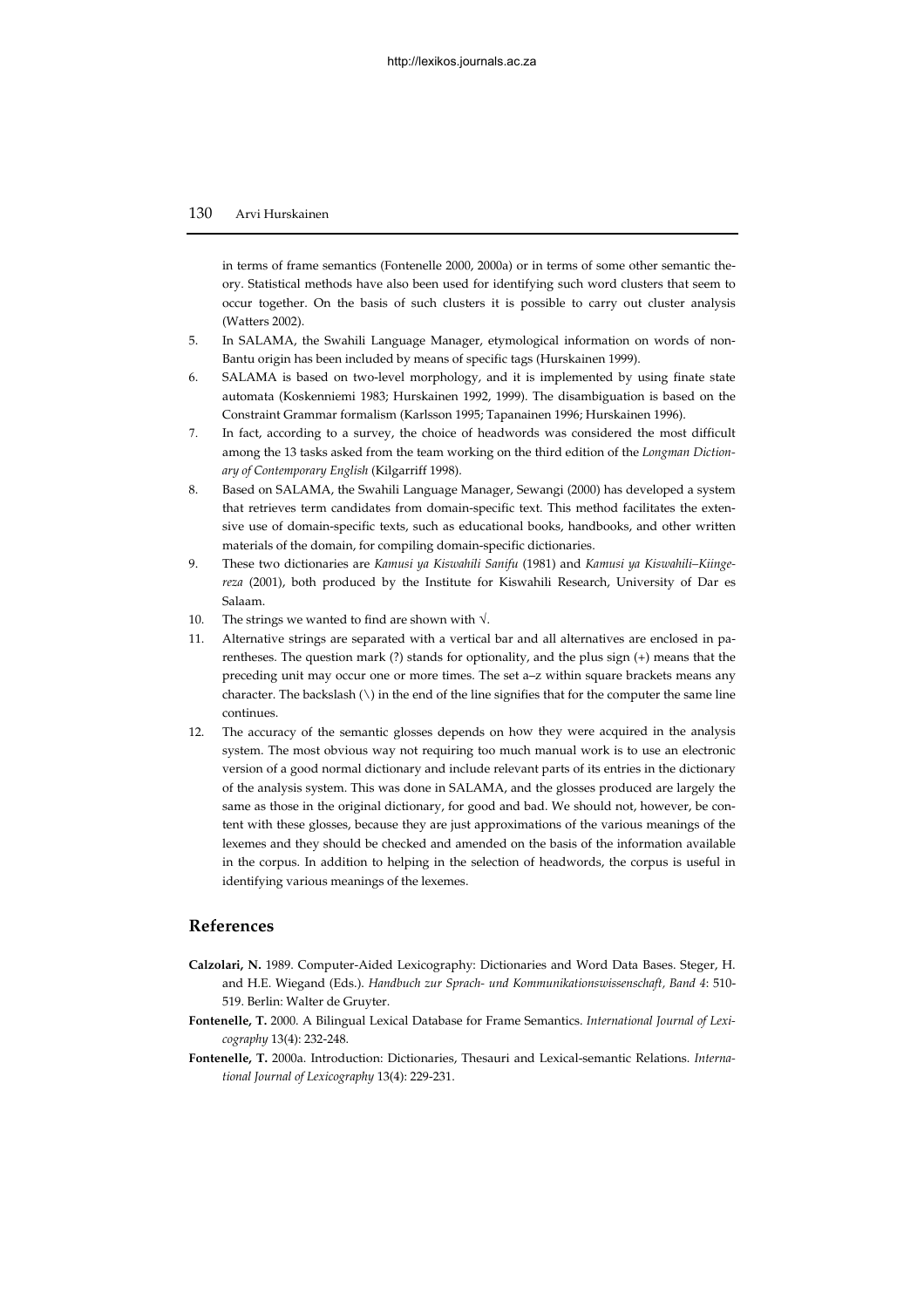- **Hurskainen, A**. 1992. A Two-Level Computer Formalism for the Analysis of Bantu Morphology: An Application to Swahili. *Nordic Journal of African Studies* 1(1): 87-122.
- **Hurskainen, A.** 1994. Kamusi ya Kiswahili Sanifu in Test: A Computer System for Analyzing Dictionaries and for Retrieving Lexical Data. *Afrikanistische Arbeitspapiere* 37 (Swahili Forum I): 169-179.
- **Hurskainen, A.** 1996. Disambiguation of Morphological Analysis in Bantu Languages. *COLING-96, Proceedings of the 16th International Conference on Computational Linguistics, Copenhagen, August 5–9, 1996*: 568-573. Copenhagen: Center for Language Technology.
- **Hurskainen, A.** 1999. SALAMA: Swahili Language Manager. *Nordic Journal of African Studies* 8(2): 139-157.
- **Hurskainen, A.** 2002. Tathmini ya Kamusi Tano za Kiswahili. *Nordic Journal of African Studies* 11(2): 283-301.
- **Hurskainen, A. and R. Halme.** 2001. Mapping between Disjoining and Conjoining Writing Systems in Bantu Languages: Implementation on Kwanyama. *Nordic Journal of African Studies* 10(3): 399-414.
- **Jones, R.L. and S.P. Sondrup.** 1989. Computer-Aided Lexicography: Indexes and Concordances. Steger, H. and H.E. Wiegand (Eds.). *Handbuch zur Sprach- und Kommunikationswissenschaft, Band 4*: 490-509. Berlin: Walter de Gruyter.
- **Karlsson, F.** 1995. Designing a Parser for Unrestricted Text. Karlsson, F. et al. (Eds.). *Constraint Grammar: A Language-Independent System for Parsing Unrestricted Text*: 1-40. Berlin: Mouton de Gruyter.
- **Kilgarriff, A.** 1997. Putting Frequencies in the Dictionary. *International Journal of Lexicography* 10(2): 135-155.
- **Kilgarriff, A.** 1998. The Hard Parts of Lexicography. *International Journal of Lexicography* 11(1): 51- 54.
- **Koskenniemi, K.** 1983. *Two-level Morphology: A General Computational Model for Word-form Recognition and Production*. Publications No. 11. Helsinki: Department of General Linguistics, University of Helsinki.
- **Panyr, J. and H.H. Zimmermann.** 1989. Information Retrieval: Überblick über active Systeme und Entwicklungstendenzen. Steger, H. and H.E. Wiegand (Eds.). *Handbuch zur Sprach- und Kommunikationswissenschaft, Band 4*: 696-708. Berlin: Walter de Gruyter.
- **Salerno, L.** 1999. Grammatical Information in the Bilingual Dictionary: A Study of Five Italian– French Dictionaries. *International Journal of Lexicography* 12(3): 209-222.
- **Sewangi, S**. 2000. Tapping the Neglected Resource in Kiswahili Terminology: Automatic Compilation of the Domain-specific Terms from Corpus. *Nordic Journal of African Studies* 9(2): 60-84.
- **Tapanainen, P.** 1996. *The Constraint Grammar Parser CG-2.* Publications No. 27. Helsinki: Department of General Linguistics, University of Helsinki.
- **Tapanainen, P. and T. Järvinen.** 1998. Dependency Concordances. *International Journal of Lexicography* 11(3): 187-203.
- **Teubert, W.** 2001. Corpus Linguistics and Lexicography. *International Journal of Corpus Linguistics* 6 (Special Issue): 125-153.
- **Watters, P.A.** 2002. Discriminating English Word Senses Using Cluster Analysis. *Journal of Quantitative Linguistics* 9(1): 77-86.
- **Wegera, K.-P. and E. Berg.** 1989. Computergestützte Grammatikographie: Eine Fallstudie. Steger,